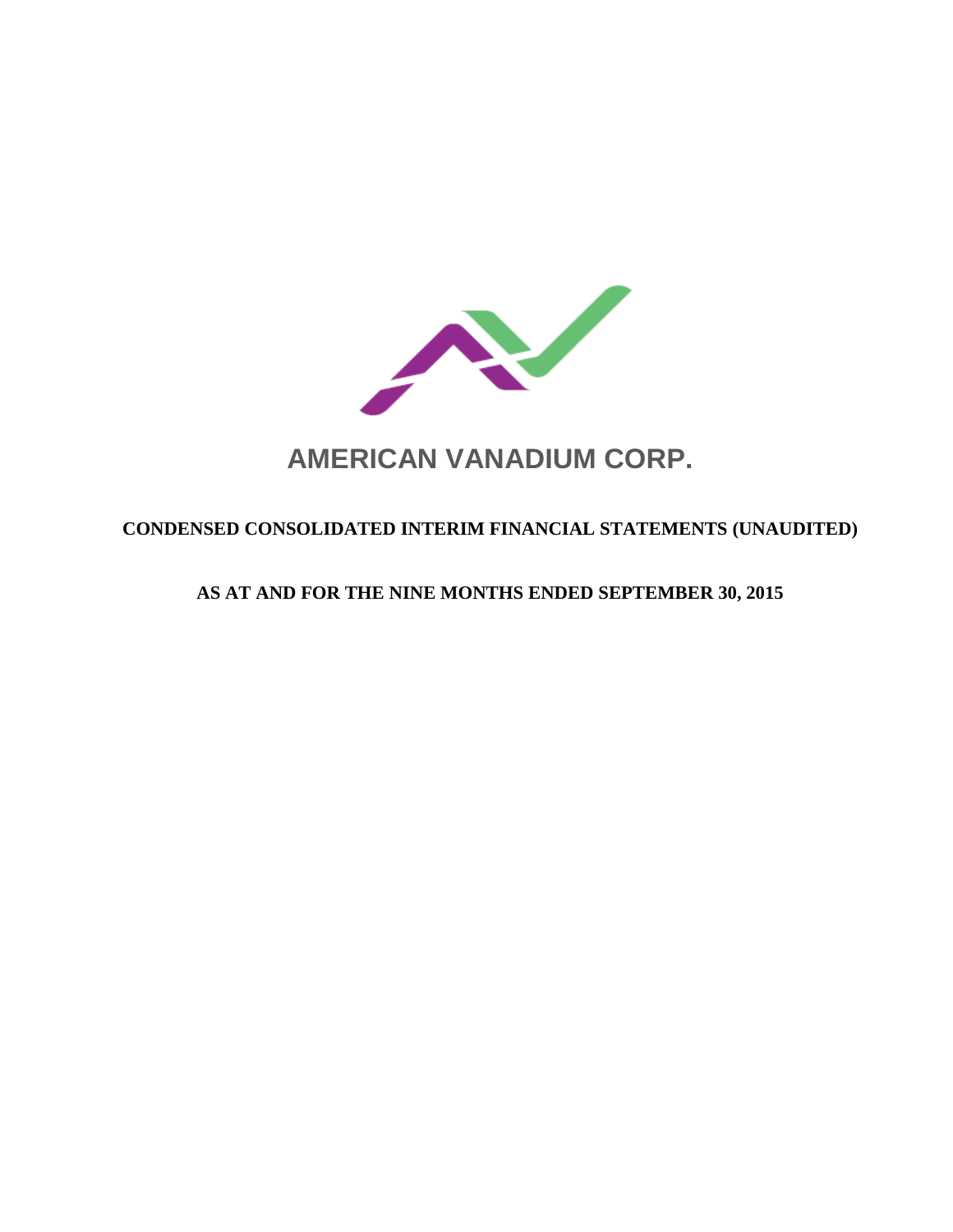#### **Management's Comments on Unaudited Financial Statements**

The accompanying unaudited condensed consolidated interim financial statements of American Vanadium Corp. (the "Company") as at and for the nine months ended September 30, 2015 have been prepared by management and approved by the Board of Directors of the Company. These financial statements have not been reviewed by the Company's external auditors.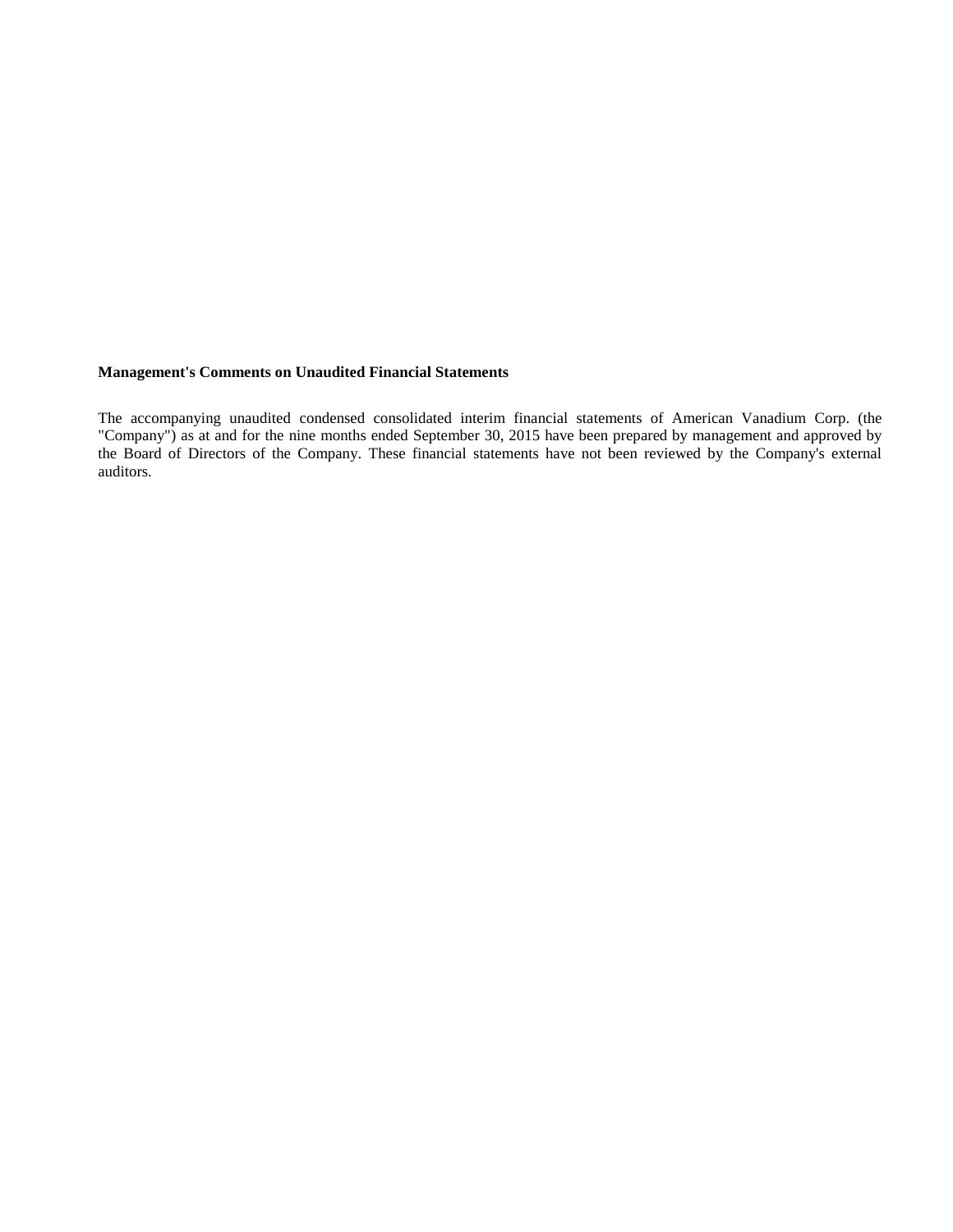#### **AMERICAN VANADIUM CORP.**  CONDENSED CONSOLIDATED INTERIM BALANCE SHEETS (UNAUDITED) IN CANADIAN DOLLARS

|                                              | September 30 | December 31 |
|----------------------------------------------|--------------|-------------|
|                                              | 2015         | 2014        |
|                                              |              |             |
| <b>ASSETS</b>                                |              |             |
| <b>Current assets</b>                        |              |             |
| Cash                                         | 17,107       | 78,413      |
| Amounts receivable                           | 12,253       | 42,826      |
| Prepaid expenses (Note 4)                    | 66,574       | 131,459     |
| Total current assets                         | 95,934       | 252,698     |
| Equipment and deposits on equipment (Note 5) |              | 31,508      |
| Reclamation deposit                          | 36,180       | 178,939     |
| Mineral properties (Note 6)                  | 41,635       | 41,635      |
| <b>Total assets</b>                          | 173,749      | 504,780     |

# **LIABILITIES AND SHAREHOLDERS' (DEFICIENCY) EQUITY LIABILITIES AND SHAREHOLDERS' EQUITY**

| <b>Current liabilities</b>                               |                |              |
|----------------------------------------------------------|----------------|--------------|
| Accounts payable and accrued liabilities (Notes 4 and 8) | 5,057,964      | 2,268,093    |
| Subscription receipts (Note 7)                           | 64.184         |              |
| <b>Total liabilities</b>                                 | 5,122,148      | 2,268,093    |
| Shareholders' (deficiency) equity                        |                |              |
| Share capital (Note 7)                                   | 30,398,693     | 30,100,545   |
| Equity reserves                                          | 3,908,369      | 3,939,532    |
| Deficit                                                  | (39, 255, 461) | (35,803,390) |
| Total shareholders' (deficiency) equity                  | (4,948,399)    | (1,763,313)  |
| Total liabilities and shareholders' (deficiency) equity  | 173,749        | 504,780      |

**Basis of presentation and continuance of operations (Note 2)**

**Commitments and contingencies (Note 13)**

#### **On behalf of the Board:**

*Signed: "William Radvak"* Director *Signed: "Brian E. Bayley"* Director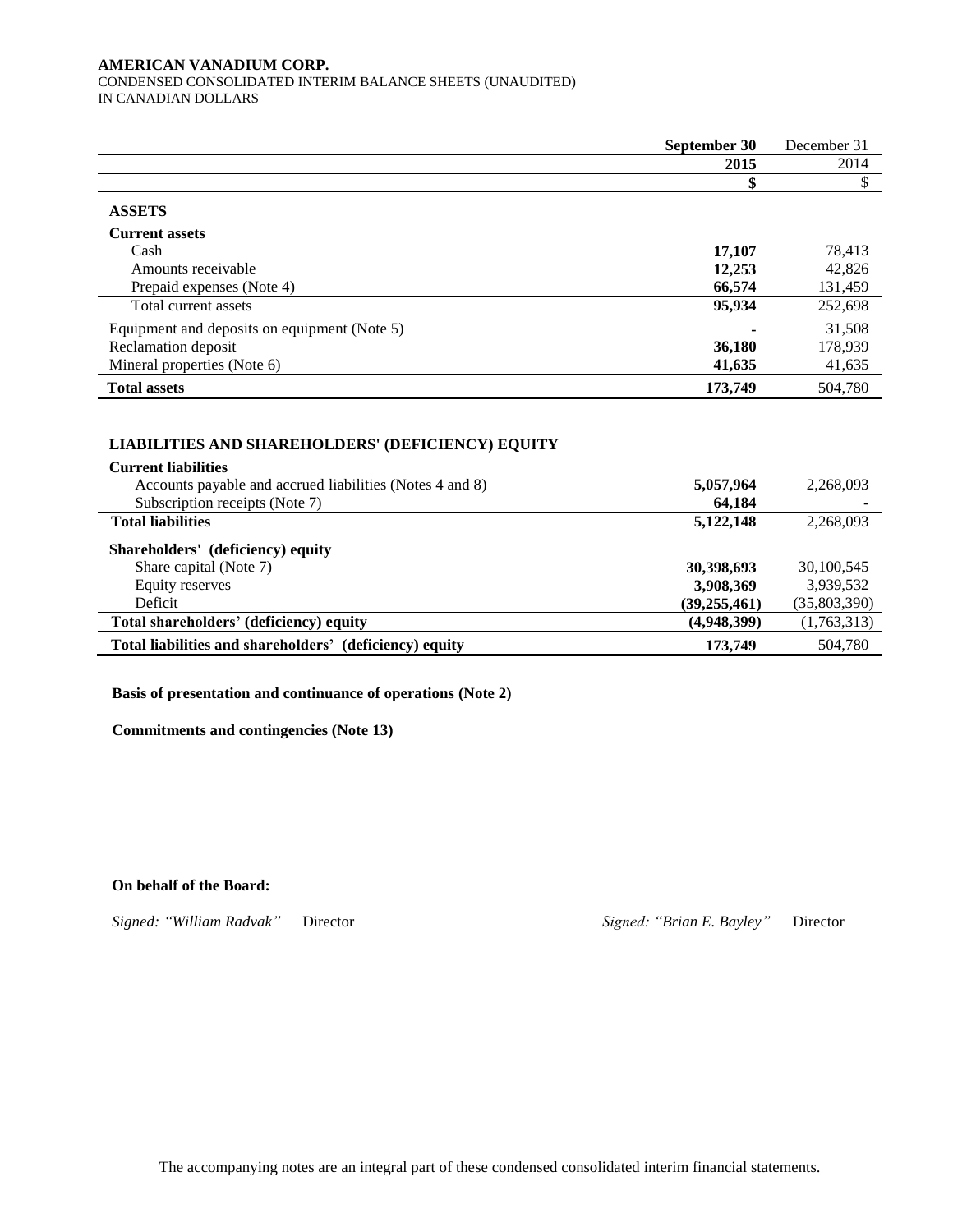#### **AMERICAN VANADIUM CORP.**  CONDENSED CONSOLIDATED INTERIM STATEMENTS OF COMPREHENSIVE LOSS (UNAUDITED) IN CANADIAN DOLLARS

|                                                        | Three Months Ended<br>September 30 |             | Nine Months Ended<br>September 30 |             |
|--------------------------------------------------------|------------------------------------|-------------|-----------------------------------|-------------|
|                                                        | 2015                               | 2014        | 2015                              | 2014        |
|                                                        | \$                                 | \$          | \$                                | \$          |
| <b>Exploration and evaluation expenses</b> (Note 6)    | (50, 532)                          | (679, 919)  | (299,269)                         | (2,097,322) |
| General and administrative expenses:                   |                                    |             |                                   |             |
| Salaries and benefits                                  | 67,848                             | 354,847     | 317,911                           | 1,086,016   |
| Office facilities and administrative services (Note 8) | (35,214)                           | 51,930      | 46,329                            | 154,291     |
| Transfer agent, listing and filing fees                | 20,190                             | 17,904      | 43,363                            | 57,518      |
| Amortization                                           | 14,663                             | 5,424       | 24,362                            | 22,662      |
| Consulting (Note 8)                                    | 8,480                              | 256,264     | 112,517                           | 676,396     |
| Stock-based compensation (Note 7)                      | 8,003                              | 147,438     | (31, 408)                         | 566,995     |
| Travel                                                 | 6,200                              | 87,313      | 15,262                            | 215,959     |
| Office and sundry                                      | 5,633                              | 38,335      | 57,180                            | 100,546     |
| Audit and legal                                        | 1,163                              | 26,775      | 12,157                            | 60,236      |
| Investor relations and shareholder information         | 296                                | 7,366       | 14,028                            | 84,828      |
| Total general and administrative expenses              | (97,262)                           | (993, 596)  | (611,701)                         | (3,025,447) |
| Impairment of CellCube units (Note 4)                  | (2,468,709)                        |             | (2,468,709)                       |             |
| Foreign exchange (loss) gain                           | (36, 143)                          | 8,418       | (91, 813)                         | (73,710)    |
| Interest income                                        | 5                                  | 1,116       | 108                               | 6,727       |
| Gain on sale of equipment                              |                                    |             | 19,313                            |             |
| Net comprehensive loss                                 | (2,652,641)                        | (1,663,981) | (3,452,071)                       | (5,189,752) |
| <b>Basic and diluted loss per share (Note 12)</b>      | (0.04)                             | (0.03)      | (0.05)                            | (0.09)      |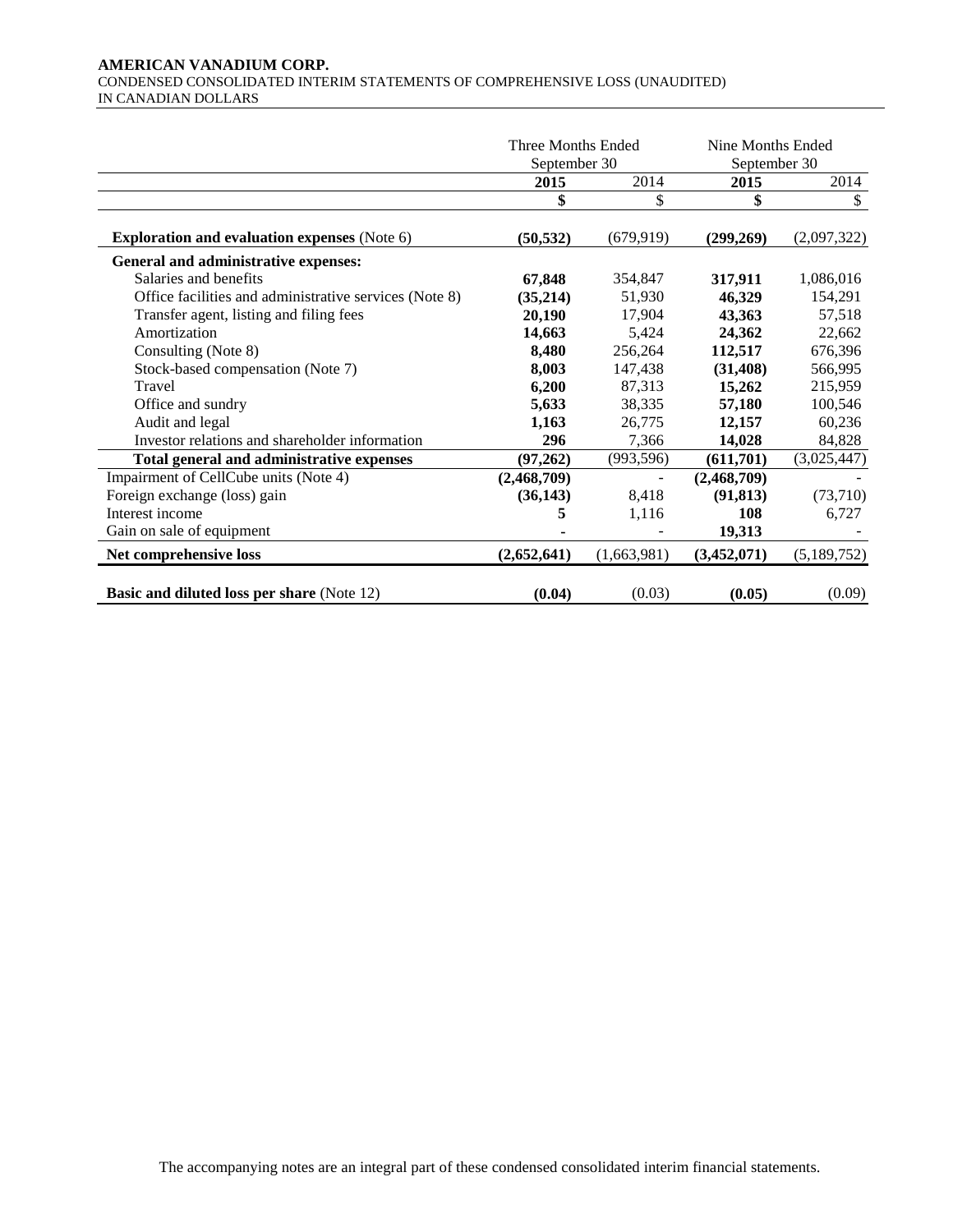#### **AMERICAN VANADIUM CORP.**

CONDENSED CONSOLIDATED INTERIM STATEMENTS OF CHANGES IN SHAREHOLDERS' (DEFICIENCY) EQUITY (UNAUDITED)

IN CANADIAN DOLLARS

|                                                 | <b>Share</b> | <b>Equity</b>   |                |              |
|-------------------------------------------------|--------------|-----------------|----------------|--------------|
|                                                 | Capital      | <b>Reserves</b> | <b>Deficit</b> | <b>Total</b> |
|                                                 |              |                 |                | \$           |
| Balance, December 31, 2013                      | 24,097,538   | 3,493,384       | (25, 239, 849) | 2,351,073    |
| Private placements, net of share issuance costs | 4,822,920    | 12,043          |                | 4,834,963    |
| Stock-based compensation                        | 150,425      | 416,570         |                | 566,995      |
| Exercise of warrants                            | 9,674        | (1, 394)        |                | 8,280        |
| Net comprehensive loss for the period           |              |                 | (5,189,752)    | (5,189,752)  |
| Balance, September 30, 2014                     | 29,080,557   | 3,920,603       | (30, 429, 601) | 2,571,559    |
| Private placements, net of share issuance costs | 888,038      | 161             |                | 888,199      |
| Stock-based compensation                        | 131,950      | 18,768          |                | 150,718      |
| Net comprehensive loss for the period           |              |                 | (5,373,789)    | (5,373,789)  |
| Balance, December 31, 2014                      | 30,100,545   | 3,939,532       | (35,803,390)   | (1,763,313)  |
| Private placements, net of share issuance costs | 202,100      | 245             |                | 202,345      |
| Shares issued for settlement of accounts        |              |                 |                |              |
| payable                                         | 93,648       |                 |                | 93,648       |
| Shares issued on termination of consulting      |              |                 |                |              |
| contract                                        | 2,400        |                 |                | 2,400        |
| Stock-based compensation                        |              | (31, 408)       |                | (31, 408)    |
| Net comprehensive loss for the period           |              |                 | (3,452,071)    | (3,452,071)  |
| Balance, September 30, 2015                     | 30,398,693   | 3,908,369       | (39,255,461)   | (4,948,399)  |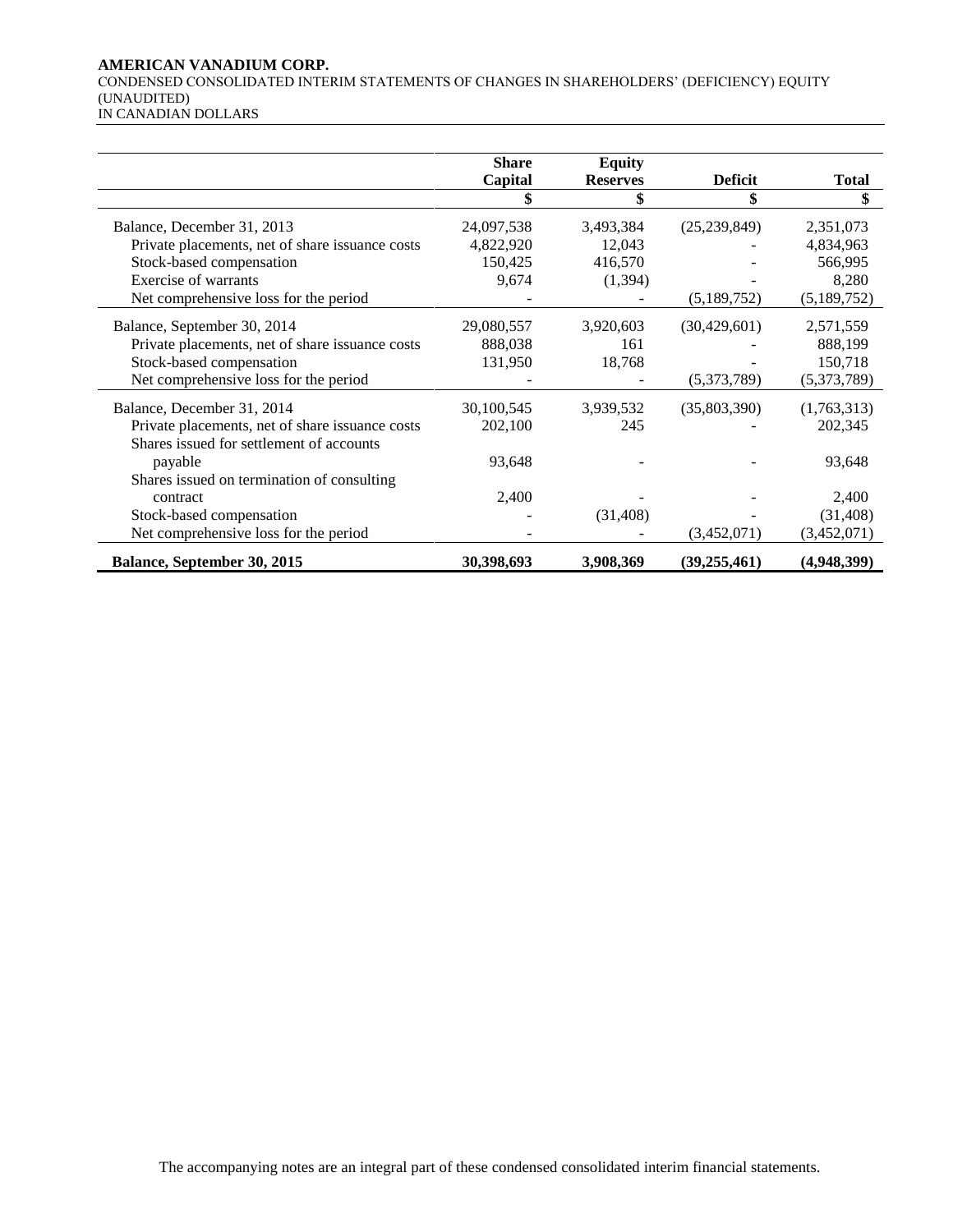#### **AMERICAN VANADIUM CORP.**  CONDENSED CONSOLIDATED INTERIM STATEMENT OF CASH FLOWS (UNAUDITED) IN CANADIAN DOLLARS

|                                                                                                                                                                                                                   | <b>Nine Months</b><br><b>Ended</b><br>September 30 | Nine Months<br>Ended<br>September 30         |
|-------------------------------------------------------------------------------------------------------------------------------------------------------------------------------------------------------------------|----------------------------------------------------|----------------------------------------------|
|                                                                                                                                                                                                                   | 2015                                               | 2014                                         |
|                                                                                                                                                                                                                   | \$                                                 | \$                                           |
| CASH FLOWS (USED IN) FROM OPERATING ACTIVITIES<br>Net comprehensive loss                                                                                                                                          | (3,452,071)                                        | (5,189,752)                                  |
| Items not involving cash:<br>Impairment of equipment<br>Foreign exchange loss (gain)                                                                                                                              | 2,468,709<br>82,302                                | (57)                                         |
| Expenses settled through issuance of shares<br>Stock-based compensation<br>Amortization<br>Gain on sale of equipment                                                                                              | 31,644<br>(31, 408)<br>24,362<br>(19,313)          | 566,995<br>22,662                            |
| Changes in non-cash working capital balances:<br>Accounts payable and accrued liabilities relating to operating activities<br>Prepaid expenses<br>Amounts receivable                                              | 306,390<br>64,885<br>30,573                        | (675, 686)<br>(443, 169)<br>6,473            |
| Non-operating income:<br>Interest income                                                                                                                                                                          | (108)                                              | (6,727)                                      |
| Net cash used in operating activities                                                                                                                                                                             | (494, 035)                                         | (5,719,261)                                  |
| CASH FLOWS FROM (USED IN) INVESTING ACTIVITIES<br>Decrease (increase) in reclamation deposit<br>Proceeds from sale of equipment<br>Interest income<br>Purchase of equipment<br>Mineral property acquisition costs | 142,757<br>26,460<br>108                           | (8,981)<br>6,727<br>(117, 847)<br>(236, 278) |
| Net cash provided by (used in) investing activities                                                                                                                                                               | 169,325                                            | (356, 379)                                   |
| <b>CASH FLOWS FROM FINANCING ACTIVITIES</b><br>Proceeds from issuance of shares, net of issuance costs<br>Subscription funds received, net of issuance costs                                                      | 202,345<br>64,184                                  | 4,843,243                                    |
| Net cash provided by financing activities                                                                                                                                                                         | 266,529                                            | 4,843,243                                    |
| Change in cash for the period<br>Effect of exchange rate changes on balance of cash held in foreign currencies                                                                                                    | (58, 181)<br>(3, 125)                              | (1,232,397)                                  |
| Cash, beginning of period                                                                                                                                                                                         | 78,413                                             | 1,460,897                                    |
| Cash, end of period                                                                                                                                                                                               | 17,107                                             | 228,500                                      |

# **Significant non-cash financing activities:**

| Shares issued to settle accounts payable and expenses | 93.648 |        |
|-------------------------------------------------------|--------|--------|
| Non-cash share issuance costs                         | 245    | 12.043 |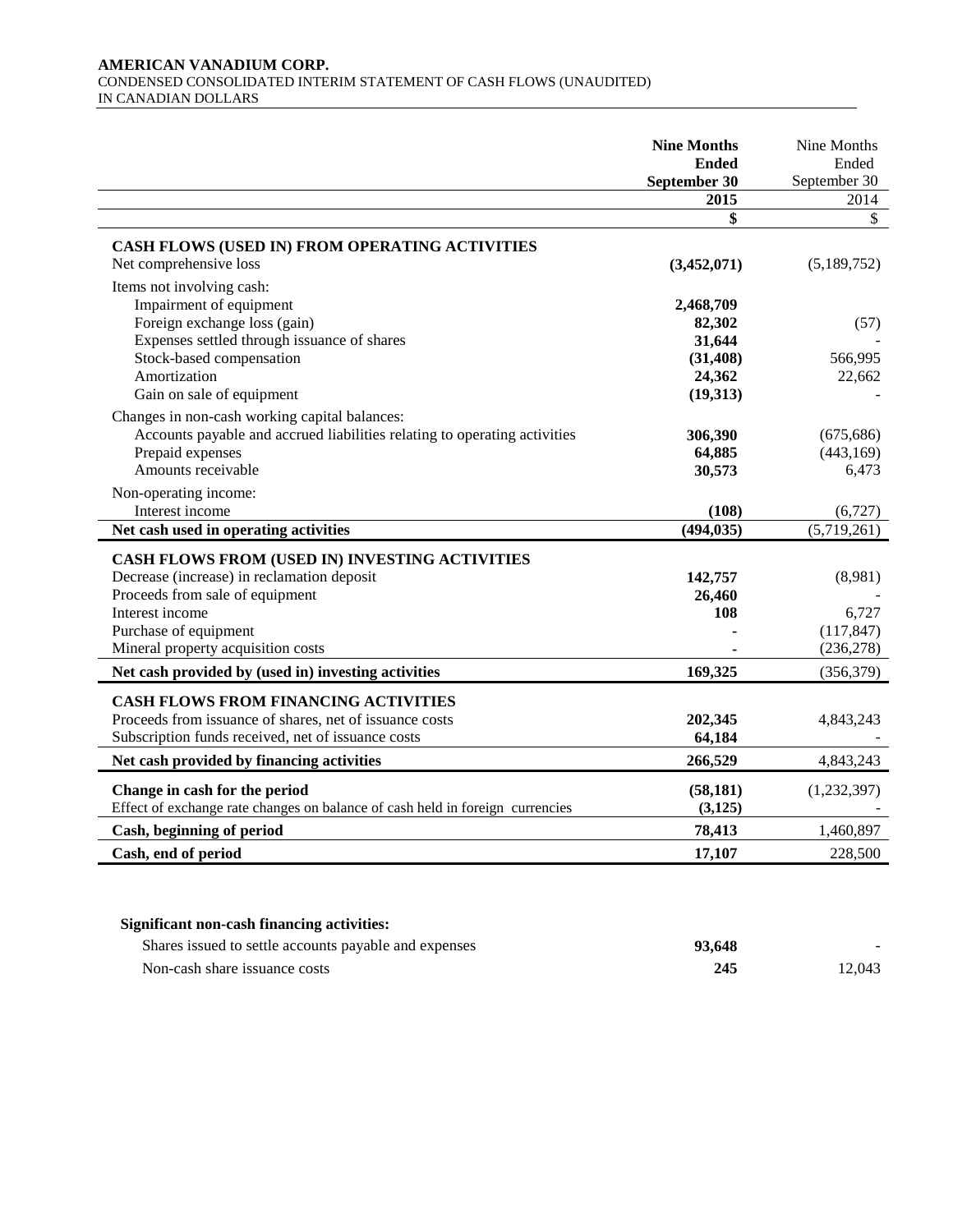# **1. NATURE OF OPERATIONS**

American Vanadium Corp. (the "Company"), incorporated under the *Canada Business Corporations Act*, is the Master Sales Agent in North America for the CellCube vanadium redox flow energy system ("CellCube"), produced by Gildemeister Energy Solutions ("Gildemeister") of Germany. The CellCube is a commercially available vanadium flow battery capable of delivering long-duration energy storage for a broad range of applications, such as renewable energy integration and the reduction of demand charge tariffs levied by utilities.

In addition to marketing CellCube units, the Company has claims in the Gibellini Property ("Gibellini"), a vanadium deposit located in Eureka County, Nevada, which is in the permitting stage. The Company is seeking to integrate its operations so that future off-take from a mine at Gibellini could be converted to vanadium electrolyte in vanadium redox flow batteries.

The address of the Company's principal place of business is Suite #1020, 800 W. Pender Street, Vancouver, British Columbia, Canada, and its shares trade on the TSX-Venture Exchange (the "Exchange") under the symbol "AVC".

# **2. BASIS OF PRESENTATION AND CONTINUANCE OF OPERATIONS**

#### **Statement of compliance**

These unaudited condensed consolidated interim financial statements, including comparative periods, have been prepared using accounting policies consistent with International Financial Reporting Standards ("IFRS") and in accordance with International Accounting Standard ("IAS") 34 "Interim Financial Reporting". These financial statements should be read in conjunction with the Company's audited consolidated financial statements for the year ended December 31, 2014.

Significant accounting policies and the applicable basis of measurement used in the preparation of these unaudited condensed consolidated interim financial statements are described in Note 3.

These consolidated financial statements were authorized by the Board of Directors on November 25, 2015.

#### **Going concern**

These consolidated financial statements have been prepared on the assumption that the Company will continue on a going concern basis. The Company has generally incurred net losses and negative operating cash flows since its incorporation. The ability of the Company to continue as a going concern depends upon its ability to develop profitable operations and to continue to raise adequate financing. Management is marketing Gildemeister's CellCube vanadium redox flow batteries, which may provide some operating cash flow, but as this activity is still in a start-up phase and no firm sales have been made, the Company is solely dependent upon its ability to raise funds in capital markets to meet its operating requirements and to finance the permitting and development of Gibellini.

Owing to adverse conditions in the Company's capital market, there can be no assurance that the Company will be able to develop profitable operations or continue to raise additional funds, in which case the Company may be unable to meet its financial obligations. Should the Company be unable to generate funds from the sale of shares or assets to discharge its liabilities in the normal course of business, further impairments may be incurred. The consolidated financial statements do not include adjustments to amounts and classifications of assets and liabilities that might be necessary should the Company be unable to continue operations.

The Company's ability to raise additional funds is dependent on favourable conditions in equity and alternative investment markets, which are volatile and subject to significant uncertainty. The Company will continue to identify alternative sources of financing, but anticipates reliance on equity markets in the near term. Based on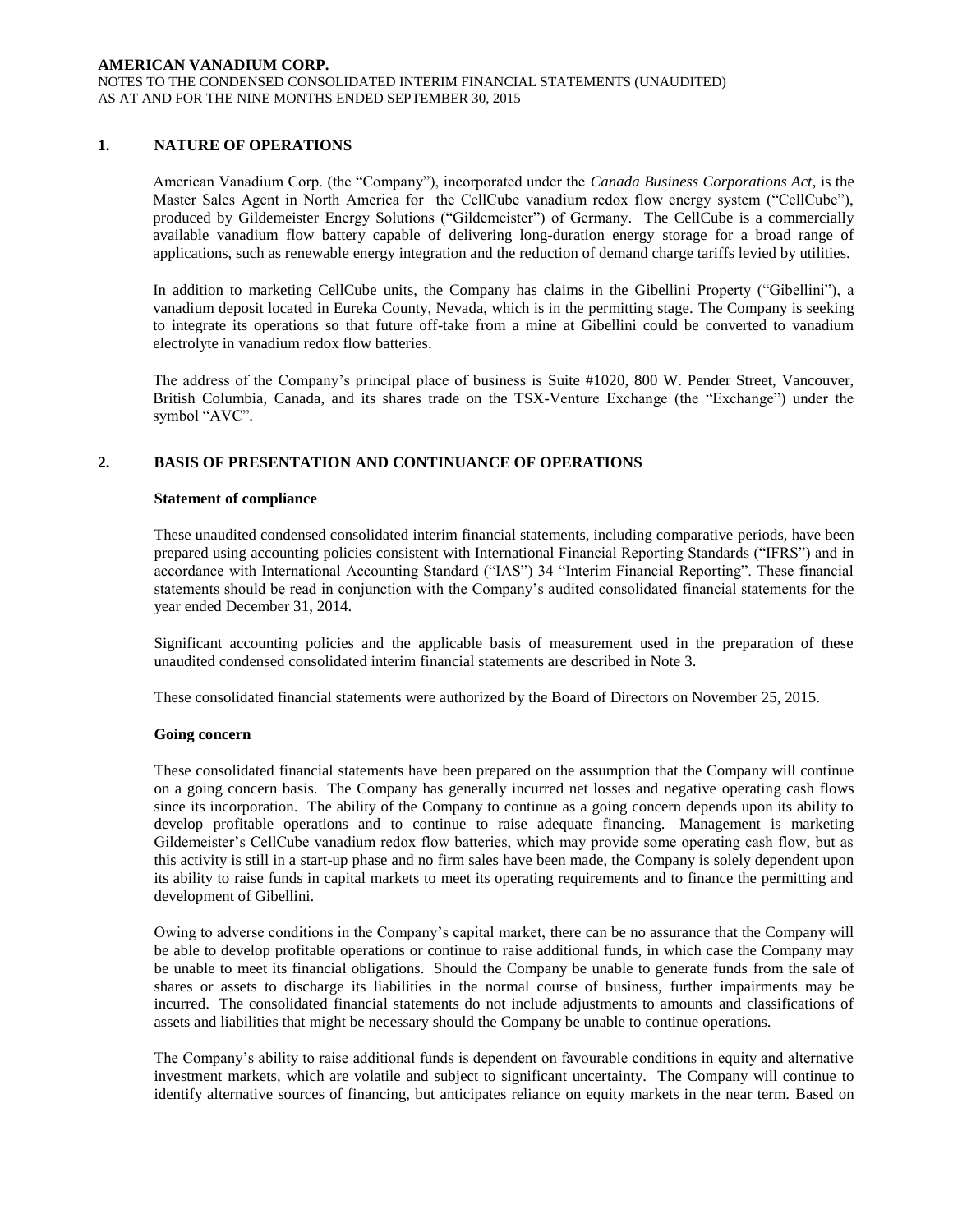these factors, there is a material uncertainty that may cast significant doubt about the Company's ability to continue as a going concern.

As at September 30, 2015, the Company had a working capital deficit of \$5,026,214 (December 31, 2014 - \$2,015,395) and had a shareholders' deficiency of \$4,948,399 (December 31, 2014 - \$1,763,313).

#### **3. SIGNIFICANT ACCOUNTING POLICIES**

Except for the mandatory adoption of new IFRS, which are described under the heading "Adoption of new IFRS", these unaudited condensed consolidated interim financial statements have been prepared according to the same accounting policies and are subject to the same areas of judgment, measurement estimates and uncertainties as those disclosed in Note 3 of the Company's audited consolidated financial statements for the year ended December 31, 2014.

#### **Basis of consolidation**

These consolidated financial statements include the balances and results of the Company and those entities over which the Company exercises control. Control is achieved where the Company has the power, directly or indirectly, to govern the financial and operating policies of an entity so as to obtain the benefits from its operations.

These consolidated financial statements include the assets, liabilities, income and expenses of the Company and its wholly-owned U.S. subsidiary, American Vanadium US Inc. All intercompany transactions and balances have been eliminated on consolidation. Unless otherwise indicated, all amounts are reported in Canadian dollars.

#### **Basis of measurement and presentation currency**

The balances in these consolidated financial statements are prepared using the accrual basis of accounting and have been measured on a historical cost basis, except for financial instruments classified as financial instruments at fair value through profit or loss, which are stated at their fair value.

These financial statements are presented in Canadian dollars, which is also the functional currency of the Company and American Vanadium US Inc.

#### **Adoption of new IFRS**

The Company has applied the following new IFRS amendment starting January 1, 2015:

i. IFRS 3, Business Combinations

IFRS 3 was amended to provide clarification related to (i) contingent consideration in a business combination and (ii) scope exception for joint arrangements.

ii. IFRS 8, Operating Segments

IFRS 8 was amended to require (i) disclosure of judgments made by management in aggregating segments, and (ii) a reconciliation of segment assets to the entity's assets when segment assets are reported.

iii. IAS 16, Property, Plant and Equipment and IAS 38, Intangible Assets

IAS 16 was amended to classify how gross carrying amount and accumulated depreciation are treated where an entity uses the revaluation model.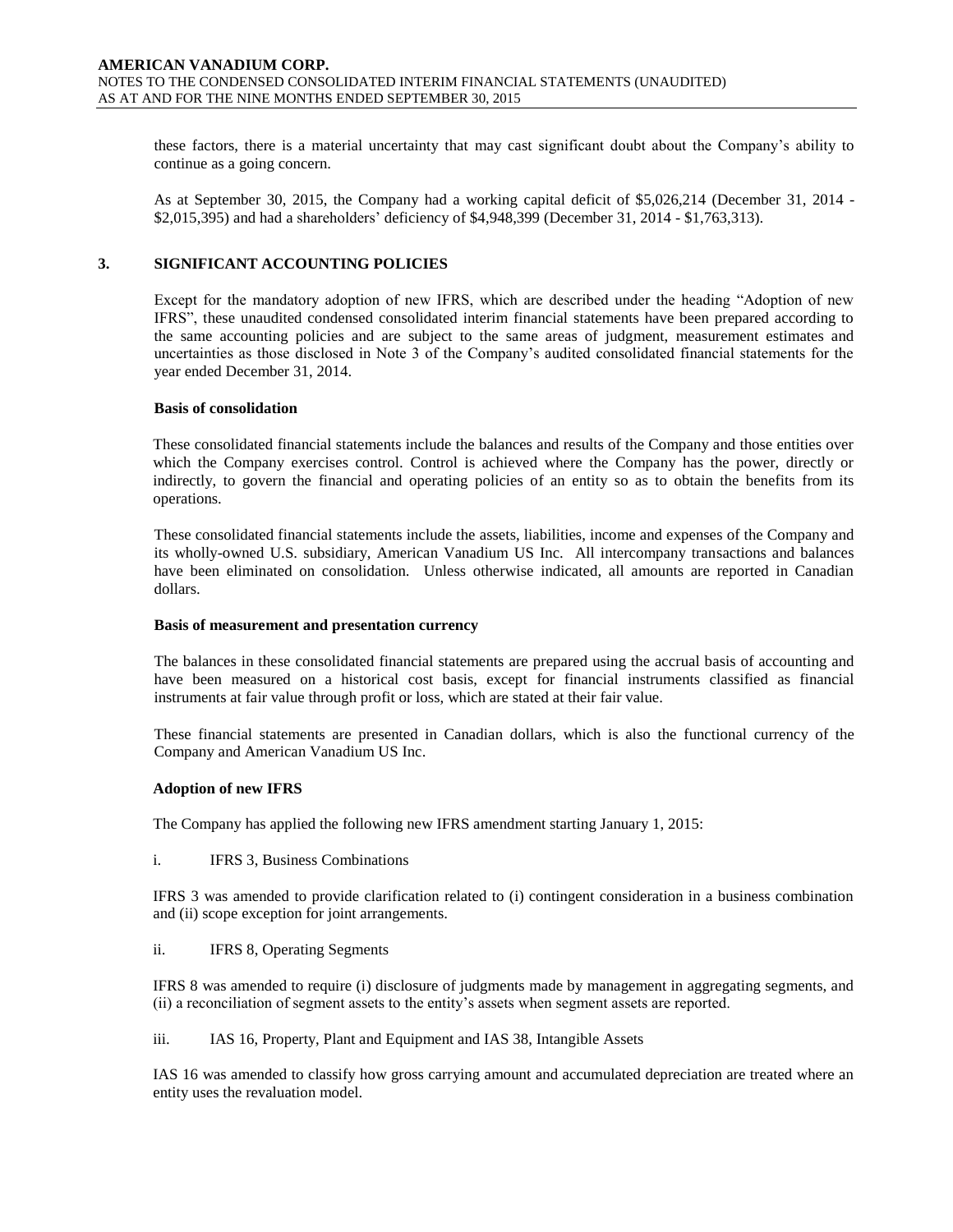#### iv. IAS 24, Related Party Transactions

IAS 24 was amended to (i) revise definition of "related party" to include an entity that provides key management personnel services to the reporting entity or its parent, and (ii) clarify related disclosure requirements.

The adoption of these standards did not result in changes to amounts or note disclosures previously reported by the Company.

#### **Future changes in accounting policies**

The following are new and revised accounting pronouncements that have been issued, but are not yet effective for the year beginning January 1, 2015:

#### i. IFRS 9, Financial Instruments

The IASB intends to replace IAS 39 – "*Financial Instruments: Recognition and Measurement*" in its entirety with IFRS 9 in three main phases. IFRS 9 will be the new standard for the financial reporting of financial instruments that is principles-based and less complex than IAS 39. IFRS 9 requires that all financial assets be classified and subsequently measured at amortized cost or at fair value based on the Company's business model for managing financial assets and the contractual cash flow characteristics of the financial assets. Financial liabilities are classified and subsequently measured at amortized cost except for financial liabilities classified as at fair value through profit or loss, financial guarantees and certain other exceptions. IFRS 9 can currently be adopted voluntarily, but is mandatory for years beginning on or after January 1, 2018.

ii. IFRS 5, Non-current Assets Held for Sale and Discontinued Operations

IFRS 5 has been amended to adds specific guidance in IFRS 5 for cases in which an entity reclassifies an asset from held for sale to held for distribution or vice versa and cases in which held-for-distribution accounting is discontinued. These amendments are effective for annual periods beginning January 1, 2016.

iii. IFRS 15, Revenue from Contracts with Customers

In May 2014, the IASB issued IFRS 15 – Revenue from Contracts with Customers ("IFRS 15") which supersedes IAS 11 – Construction Contracts, IAS 18 – Revenue, IFRIC 13 – Customer Loyalty Programmes, IFRIC 15 – Agreements for the Construction of Real Estate, IFRIC 18 – Transfers of Assets from Customers, and SIC 31 – Revenue – Barter Transactions Involving Advertising Services. IFRS 15 establishes a single fivestep model framework for determining the nature, amount, timing and uncertainty of revenue and cash flows arising from a contract with a customer. The standard is effective for annual periods beginning on or after January 1, 2017, with early adoption permitted.

Management has determined that the application of these pronouncements is not expected to have a significant impact on the Company's financial statements.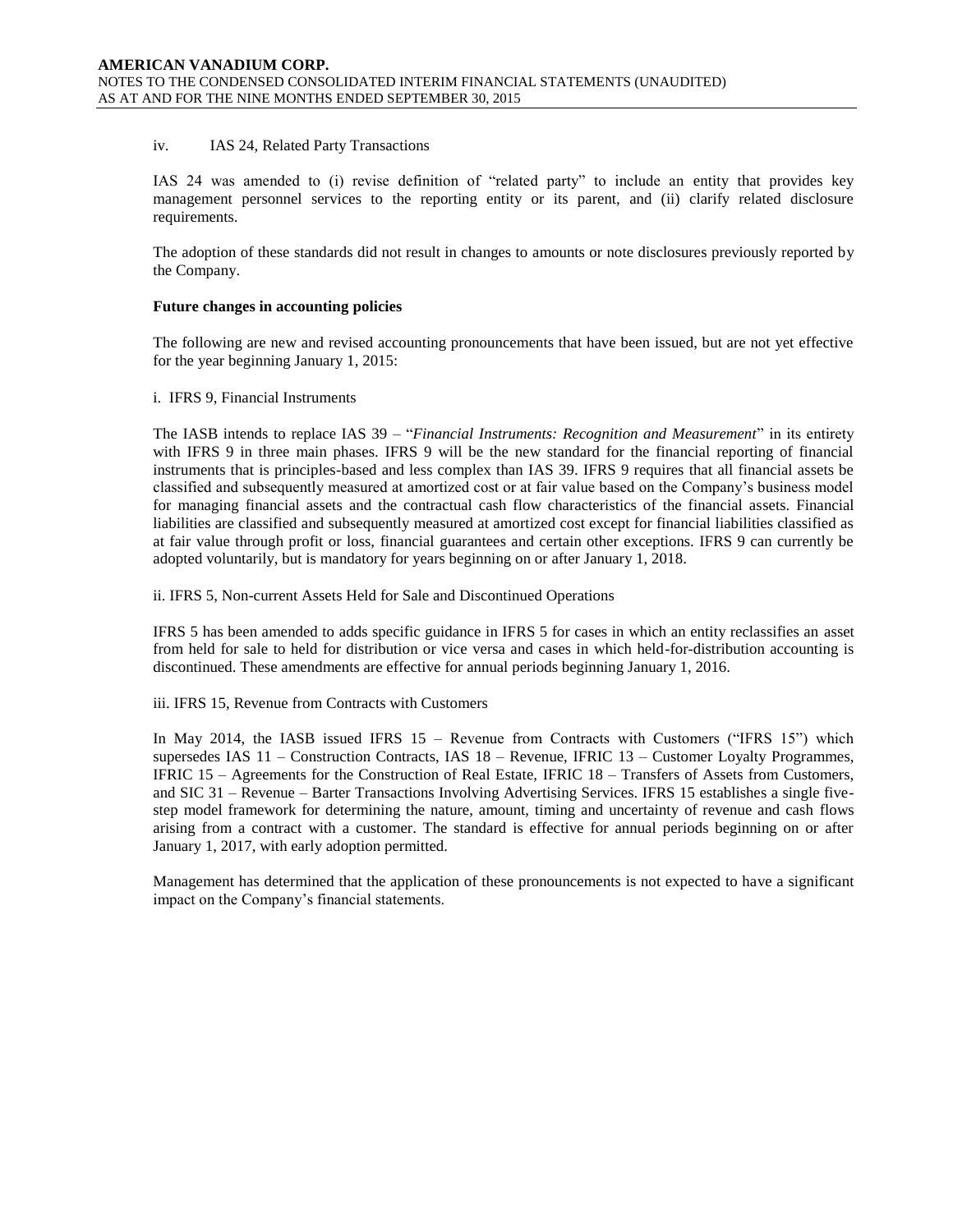## **4. PREPAID EXPENSES**

Prepaid expenses and deposits comprise items such as insurance premiums, rent deposits and advances for employee travel. During the nine months ended September 30, 2015, the Company cancelled an insurance policy and recovered a deposit for office rent that had been paid for or accrued for as at December 31, 2014, resulting in a combined \$64,788 reduction in the balance of prepaid expenses and deposits. Other changes to this balance are attributed to the renewal and amortization of insurance policies and the effect of foreign exchange fluctuations on deposits held in U.S. dollars.

In addition to these items, the Company has paid a total of \$412,921 in non-refundable advances towards future CellCube sales for which a full impairment was recorded in the year ended December 31, 2014. During the nine months ended September 30, 2015, the Company recorded an additional accrual of \$2,468,709 for these CellCube units as certain production milestones had been met, for which a related impairment charge has been recorded in the period. Should the Company receive definitive third-party purchase orders for these units or find an alternative realization of their value, a full or partial reversal of the total incurred impairments of \$2,881,630 may be recorded in future periods.

# **5. EQUIPMENT AND DEPOSITS ON EQUIPMENT**

Changes to the Company's equipment balances are as follows:

|                                 | Field     | <b>Office</b> |                 |              |
|---------------------------------|-----------|---------------|-----------------|--------------|
|                                 | Equipment | Equipment     | <b>Vehicles</b> | <b>Total</b> |
|                                 | \$        | \$            | \$              | \$           |
| Cost                            |           |               |                 |              |
| Balance, December 31, 2014      | 41,655    | 63,822        | 41,118          | 146,595      |
| Sale of equipment               |           | (2,933)       | (41, 118)       | (44,051)     |
| Balance, September 30, 2015     | 41,655    | 60,889        |                 | 102,544      |
| <b>Accumulated amortization</b> |           |               |                 |              |
| Balance, December 31, 2014      | 41,655    | 36,527        | 36,905          | 115,087      |
| Sale of equipment               |           |               | (36,905)        | (36,905)     |
| Amortization for the period     |           | 24,362        |                 | 24,362       |
| Balance, September 30, 2015     | 41,655    | 60,889        |                 | 102,544      |
| <b>Carrying value</b>           |           |               |                 |              |
| December 31, 2014               |           | 27.295        | 4.213           | 31.508       |
| September 30, 2015              |           |               |                 |              |

#### *Deposits on equipment*

In addition to the equipment balances above, as at September 30, 2015, the Company had paid or accrued a total of \$1,004,036 in non-refundable instalments towards CellCube units which were to be held by the Company for demonstration purposes, with the possibility of future resale as inventory, or as prepayments on future sales. A full impairment of this amount was recorded in the year ended December 31, 2014. Should the Company obtain sufficient capital in the future in order to meet remaining payments for these units, or should alternative financial value from these deposits be realized, the impairment may be partially or fully reversed in future reporting periods.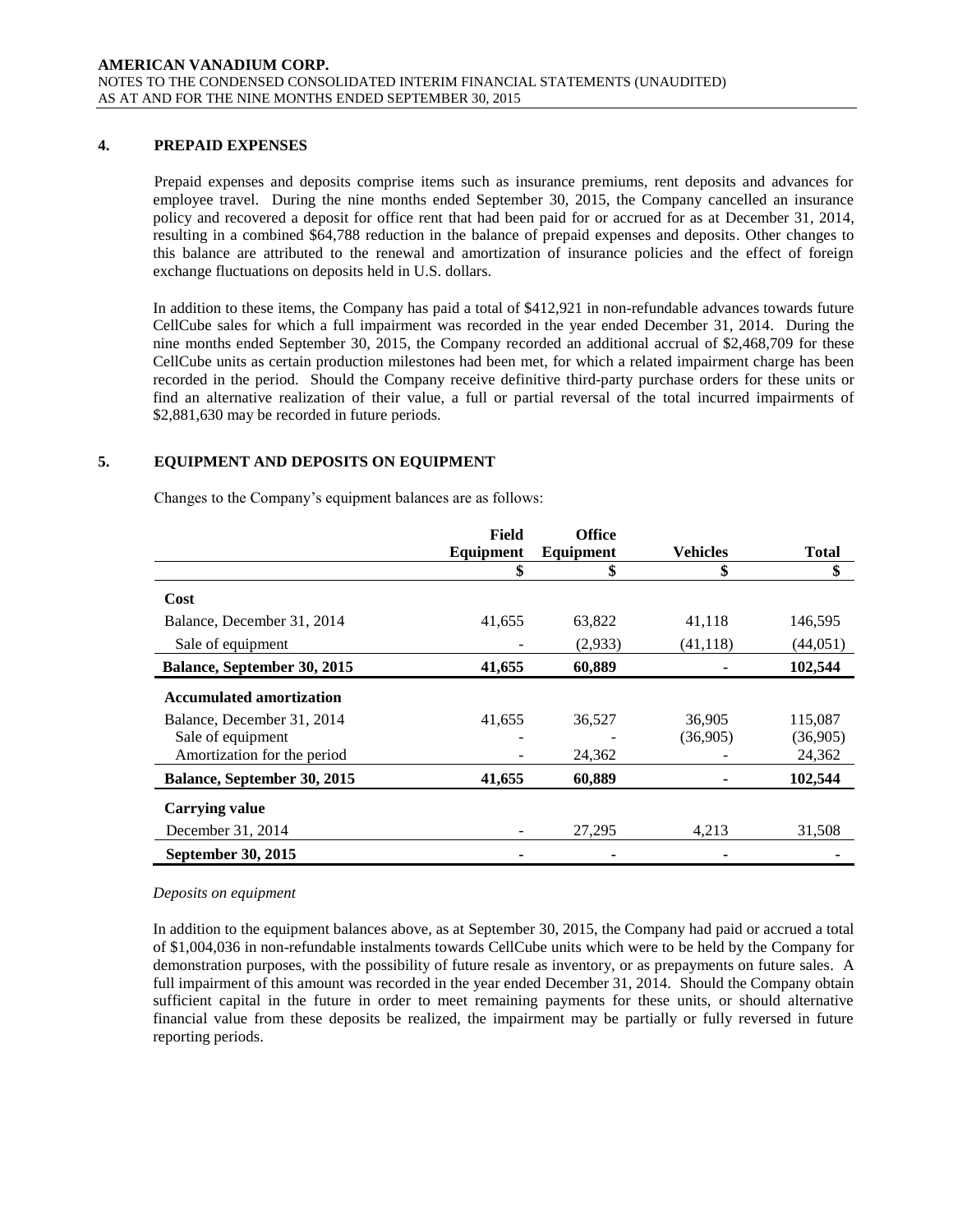#### **6. MINERAL PROPERTIES**

#### **Summary of properties**

a) Gibellini Property, Nevada, U.S.

In March 2006, the Company entered into a Mineral Lease Agreement to acquire certain unpatented lode mining claims, paying US\$60,000 upon the execution of the agreement. Pursuant to the terms of the agreement, the Company is required to pay a production royalty of 2.5% of the net smelter returns ("NSR") of all mineral substances produced from the claims, to a maximum of US\$3,000,000, at which point the production royalty decreases to 2.0%. The Company is also required to pay US\$30,000, quarterly, and such payments are credited against any future production royalties payable. As of September 30, 2015, the Company has paid a total of US\$870,000 in these advance royalty payments. As at September 30, 2015, the Company owed US\$90,000 towards three claim payments, but has not received a notice of default regarding these outstanding payments.

In December 2006, the Company entered into a Mineral Lease Agreement to acquire additional unpatented lode mining claims, paying US\$9,000 upon the execution of the agreement. Pursuant to the terms of the agreement the Company is required to pay an initial production royalty payment of US\$30,000 within 60 days of production from the claims and a production royalty of 3.0% of NSR of all mineral substances produced from the claims. Also, the Company must pay an escalating series of annual payments, which will be credited against any future production royalties payable. As of September 30, 2015, the Company has paid a total of US\$167,000 in these advance royalty payments. Further, the Company has the option to purchase these claims for a total purchase price of US\$1,000,000.

In April 2007, the Company entered into a Mineral Lease Agreement to acquire further unpatented lode mining claims, paying US\$10,000 upon the execution of the agreement. Pursuant to the terms of the agreement the Company was required to pay US\$15,000 annually as a prepayment towards a production royalty of 2.5% of NSR of all mineral substances produced from the claims. In 2011, the Company acquired full ownership of these claims for a cash payment of US\$50,000 and the issuance of 25,000 of its common shares valued at \$33,750, in addition to US\$60,000 in cumulative annual payments made prior to acquisition, thereby eliminating future advance royalty payments.

As at December 31, 2014, the Company had staked 383 unpatented lode claims and placer claims. In the nine months ended September 30, 2015, the Company allowed those claims considered non-core to lapse, and as at September 30, 2015, it held 149 such claims.

As at September 30, 2015, the Company was party to an agreement for water rights, requiring an annual option payment of US125,000. Subsequent to September 30, 2015, the Company terminated this agreement, without incurring further charges.

b) Del Rio Property, Nevada, U.S.

In 2010, the Company acquired 120 claims through the staking process. During the nine months ended September 30, 2015, the Company reduced the number of claims to 10.

c) Hot Creek Property, Nevada, U.S.

In 2010, the Company acquired 18 claims through the staking process During the nine months ended September 30, 2015, the Company released all of its' Hot Creek claims.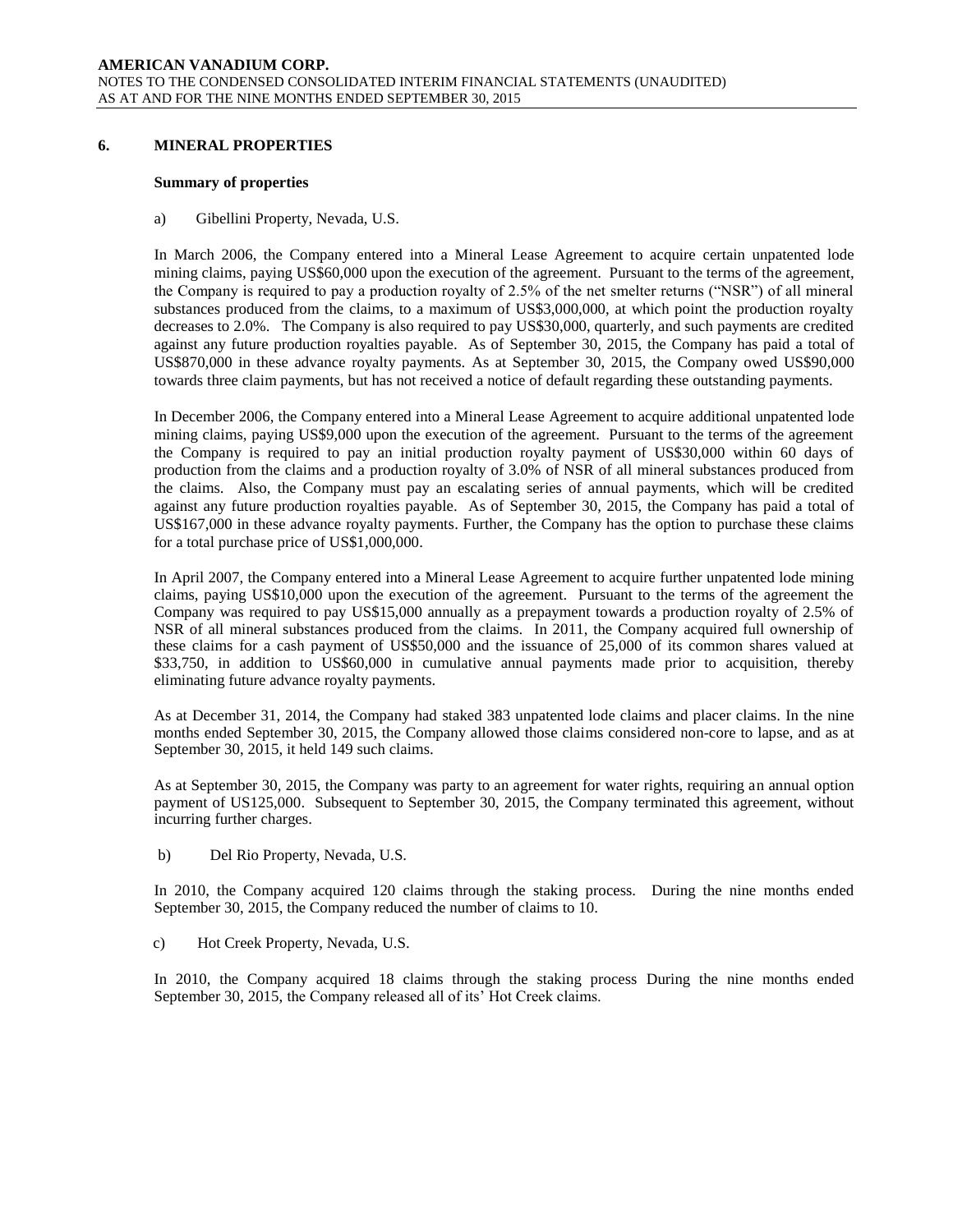#### **Acquisition costs**

As at September 30, 2015 and prior periods, the carrying values of mineral properties were comprised solely of capitalized acquisition costs for mineral and related water rights.

|                              | <b>Gibellini</b> | Del Rio | <b>Hot Creek</b> | Total  |
|------------------------------|------------------|---------|------------------|--------|
|                              |                  |         |                  |        |
| As at September 30, 2015 and |                  |         |                  |        |
| <b>December 31, 2014</b>     | 41.635           | -       |                  | 41.635 |

The Company has capitalized, rather than expensed, payments for mineral and related water rights on the basis that holding title to the related properties and water rights allows the Company to develop these properties in the future. Acquiring and maintaining title to mineral properties involves certain inherent risks due to difficulties in determining the validity of certain claims as well as the potential for problems arising from the frequently ambiguous conveyance history characteristic of many mineral properties.

#### *Impaired carrying values of mineral properties*

In the year ended December 31, 2014, the Company recognized an impairment charge of \$2,111,926 to the carrying value of its mineral properties as a result of market prices for vanadium that have persisted at lower levels than those required for commercial production, adverse financing conditions and the Company's working capital deficiency which has precipitated a curtailment of mineral property related activity. Should the Company obtain adequate financing in the future and should market pricing for vanadium recover, the Company will reassess the carrying values of its properties to determine whether a reversal of this impairment in future periods is appropriate.

Acquisition costs incurred while the carrying values of mineral properties are impaired are reported as a component of exploration and evaluation expenses in the period incurred.

#### **Exploration and evaluation expenses**

During the nine months ended September 30, 2015, exploration and evaluation expenses incurred on the Company's mineral properties were as follows:

|                          | <b>Gibellini</b> | <b>Del Rio</b> | <b>Hot Creek</b> | <b>Total</b> |
|--------------------------|------------------|----------------|------------------|--------------|
|                          |                  |                |                  | Ψ            |
| Property maintenance     | 110,302          | 2,835          |                  | 113,137      |
| Metallurgy               | 54,807           |                |                  | 54,807       |
| Labour and benefits      | 42,826           |                |                  | 42,826       |
| Feasibility study        | 32,794           |                |                  | 32,794       |
| Environmental permitting | 28,690           |                |                  | 28,690       |
| General                  | 16,090           |                |                  | 16,090       |
| Satellite office         | 10,925           |                |                  | 10,925       |
|                          | 296,434          | 2,835          |                  | 299,269      |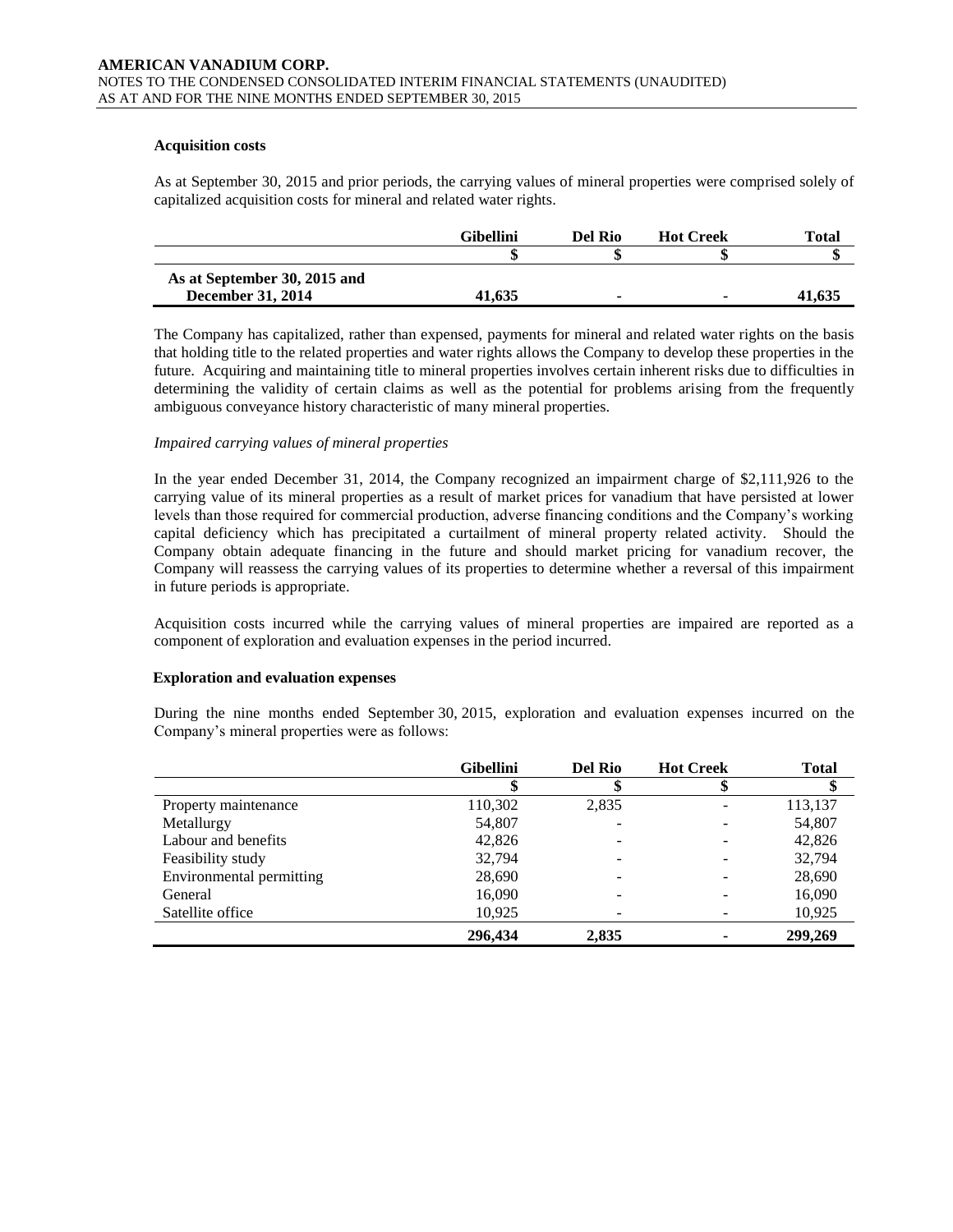During the nine months ended September 30, 2014, exploration and evaluation expenses incurred on the Company's mineral properties were as follows:

|                              | <b>Gibellini</b> | <b>Del Rio</b> | <b>Hot Creek</b> | <b>Total</b> |
|------------------------------|------------------|----------------|------------------|--------------|
|                              | \$               | Φ<br>Φ         | \$               | \$           |
| Environmental permitting     | 682,445          |                |                  | 682,445      |
| Engineering, procurement and |                  |                |                  |              |
| construction management      | 129,586          |                |                  | 129,586      |
| Metallurgy                   | 527,362          |                |                  | 527,362      |
| General                      | 194,635          |                |                  | 194,635      |
| Property maintenance         | 90.504           | 19.864         | 3,204            | 113,572      |
| Engineering                  | 117,347          |                |                  | 117,347      |
| Labour and benefits          | 132,447          |                |                  | 132,447      |
| Leach pad design             | 92,550           |                |                  | 92,550       |
| Satellite office             | 82,027           |                |                  | 82,027       |
| Geotechnical                 | 15,485           |                |                  | 15,485       |
| Drilling and trenching       | 1,826            |                |                  | 1,826        |
| Feasibility                  | 8,040            |                |                  | 8,040        |
|                              | 2,074,254        | 19.864         | 3,204            | 2,097,322    |

# **7. SHAREHOLDERS' (DEFICICIENCY) EQUITY**

#### **Share capital**

#### *Authorized*

Unlimited number of common voting shares with no par value.

#### *Issued and outstanding*

|                                                                   | Number of            |            |
|-------------------------------------------------------------------|----------------------|------------|
|                                                                   | <b>Common Shares</b> | Amount     |
|                                                                   |                      |            |
| Outstanding, December 31, 2013                                    | 47,170,198           | 24,097,538 |
| Issued through private placements, net of share issuance costs    | 16,060,000           | 5,710,958  |
| Issuance of bonus shares and performance shares                   | 620,000              | 282,375    |
| Issued on exercise of warrants                                    | 13,800               | 9,674      |
| Outstanding, December 31, 2014                                    | 63,863,998           | 30,100,545 |
| Issued through private placements, net of share issuance costs    | 3,014,285            | 202,100    |
| Issued to settle accounts payable and for mineral property claims | 1,337,830            | 93,648     |
| Issued on contract termination                                    | 30,000               | 2,400      |
| Outstanding, September 30, 2015                                   | 68,246,113           | 30,398,693 |

#### *Private placements*

On March 6, 2014, the Company completed the first tranche of a non-brokered private placement of 10,000,000 common share units at a price of \$0.40 per unit for gross proceeds of \$4,000,000. Each unit consisted of one common share and one-half of one common share purchase warrant. Each whole common share purchase warrant entitles the holder to purchase an additional common share at a price of \$0.60 until March 6, 2016. The full value of these units was attributed to the value of the common shares. Transaction costs for this tranche, which include legal and other fees, totalled \$84,629.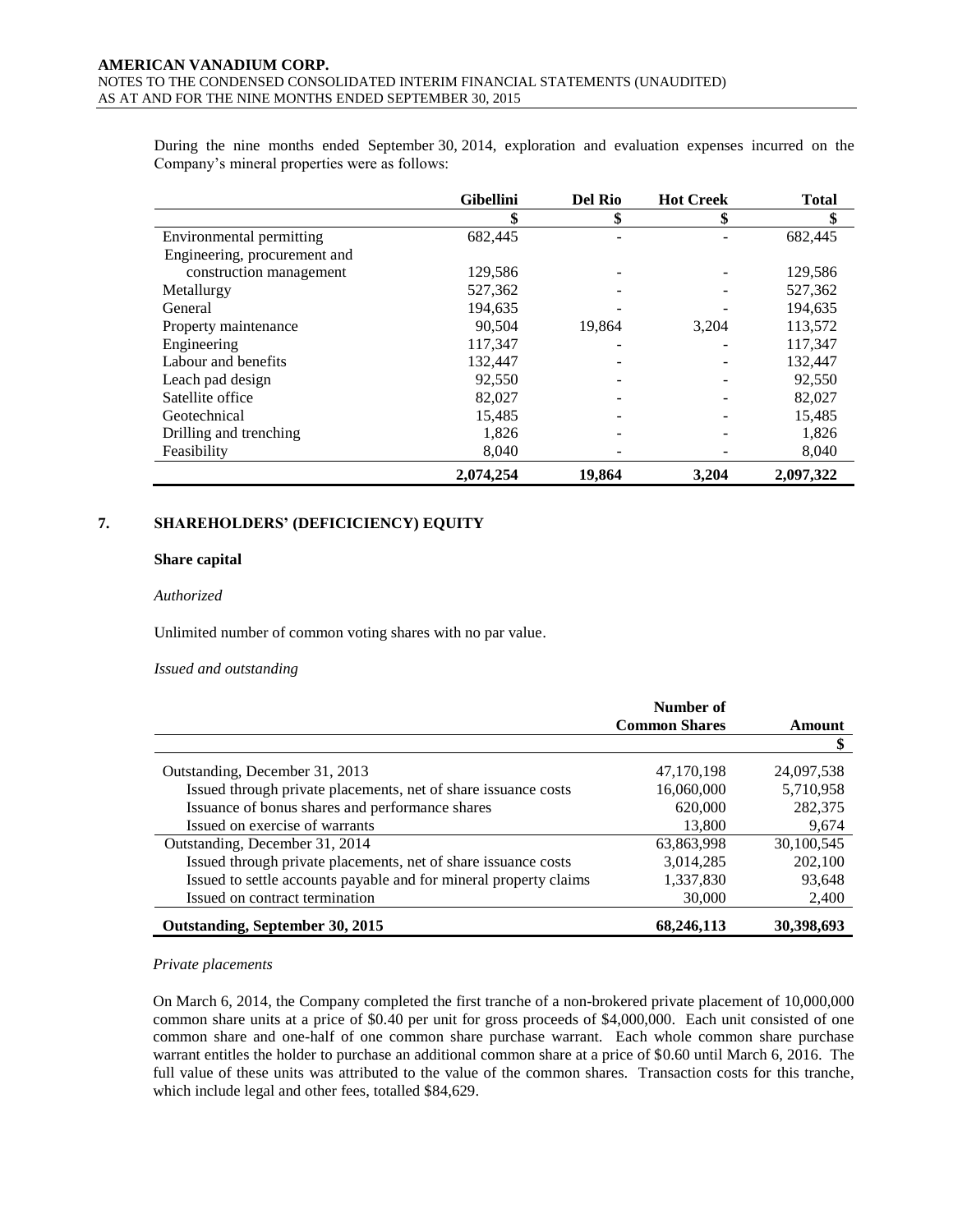On May 8, 2014, the Company completed the second tranche of the private placement for an additional 2,500,000 common share units at a price of \$0.40 per unit for gross proceeds of \$1,000,000. Each unit consisted of one common share and one-half of one common share purchase warrant. Each whole common share purchase warrant for the second tranche entitles the holder to purchase an additional common share at a price of \$0.60 until May 8, 2016. The full value of these units was attributed to the value of the common shares. An additional 93,375 agents' warrants with a fair value of \$12,043 were granted to agents for the second tranche. Transaction costs for this tranche, which include the value of agents' warrants, finder's fees, legal fees, and exchange and other fees, totalled \$87,251.

On December 30, 2014, the Company completed a non-brokered private placement of 3,560,000 common share units at a price of \$0.25 per unit for gross proceeds of \$890,000. Each unit consisted of one common share and one-half of one common share purchase warrant. Each whole common share purchase warrant entitles the holder to purchase an additional common share at a price of \$0.40 until December 30, 2016. The full value of these units was attributed to the value of the common shares. An additional 7,200 agent's warrants were issued as part of this private placement with a fair value of \$161. Transaction costs for the private placement, which include cash commissions, and legal and other fees, totalled \$7,161.

On April 23, 2015, the Company completed a non-brokered private placement of 3,014,285 common share units at a price of \$0.07 per unit for gross proceeds of \$211,000. Each unit consists of one common share and onehalf of one common share purchase warrant. The full value of these units is attributed to the value of the common shares. Each whole common share purchase warrant entitles the holder to purchase an additional common share at a price of \$0.12 until April 23, 2016. An additional 15,000 agent's warrants were issued as part of this private placement with a fair value of \$245. Transaction costs for the private placement, which include cash commissions, and legal and other fees, totalled \$2,950.

In April and May 2015, the Company issued 30,000 shares valued at \$2,400 to a consultant on the termination of a consulting agreement and settled \$93,648 in accounts payable and outstanding mineral leases through the issuance of 1,337,830 shares.

On August 31, 2015, the Company announced a non-brokered private placement of up to 1,875,000 units at a price of \$0.08 per unit for gross proceeds of up to \$150,000. Each unit consists of one common share and one common share purchase warrant entitling the holder to purchase an additional common share at \$0.10 for 24 months from closing. As at and subsequent to September 30, 2015, the Company has received \$64,184 in subscription receipts, but has not closed this placement, nor issued any related shares.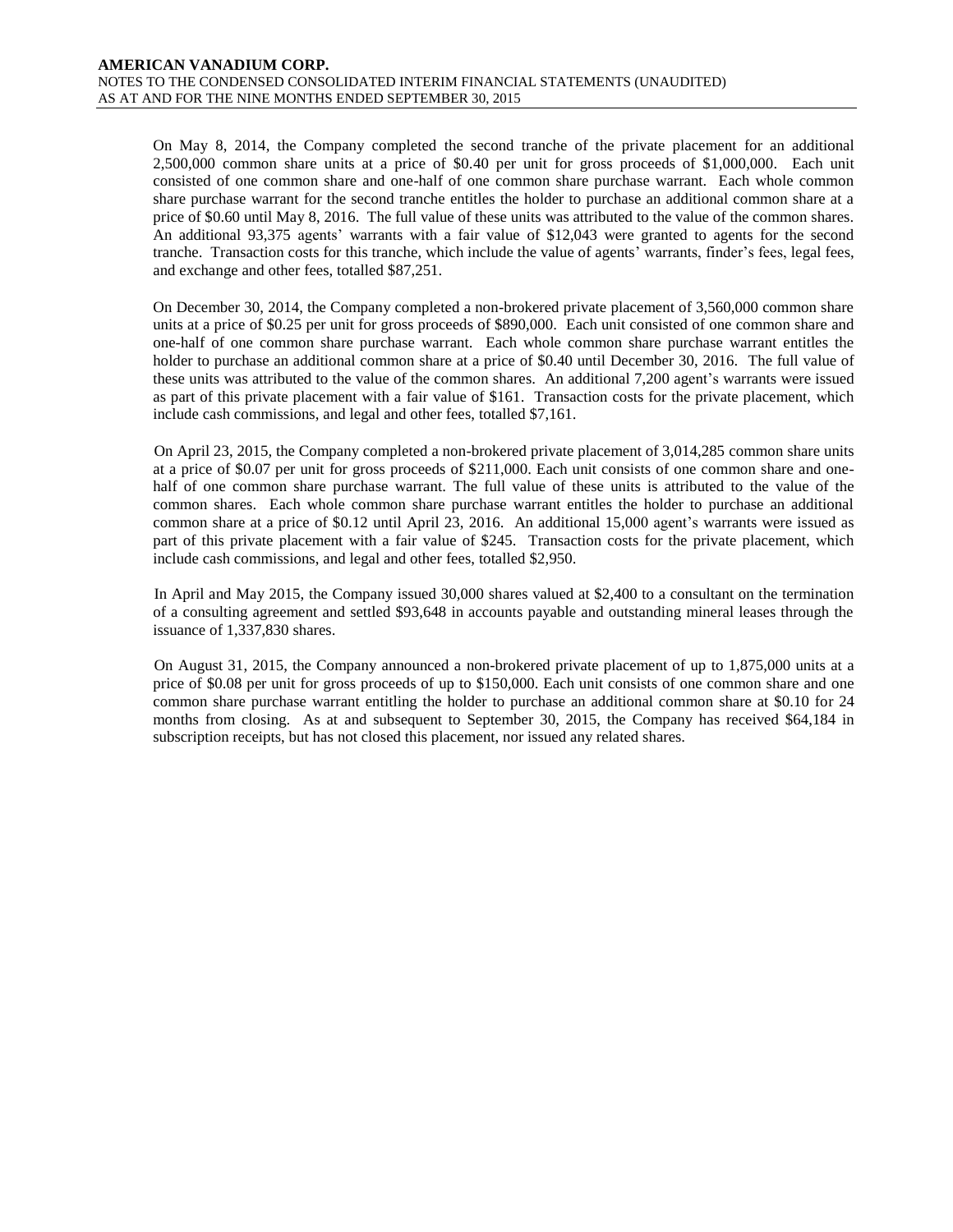# **Warrants**

Changes to the balance of warrants outstanding are as follows:

|                                               | Number of       | Weighted<br>Average   | Weighted<br>Average |
|-----------------------------------------------|-----------------|-----------------------|---------------------|
|                                               | <b>Warrants</b> | <b>Exercise Price</b> | <b>Fair Value</b>   |
|                                               |                 | S                     | \$                  |
| Outstanding, December 31, 2013                | 14, 157, 415    | 0.76                  | 0.04                |
| Warrants expired                              | (8,273,715)     | 0.74                  | 0.06                |
| Warrants issued as part of common share units | 8,030,000       | 0.56                  | 0.00                |
| Warrants issued as agents' and finders' fees  | 100.575         | 0.59                  | 0.12                |
| Warrants exercised                            | (13,800)        | 0.60                  | 0.09                |
| Outstanding, December 31, 2014                | 14,000,475      | 0.66                  | 0.01                |
| Warrants expired                              | (4,088,100)     | 0.80                  | 0.01                |
| Warrants issued as part of common share units | 1,507,143       | 0.12                  | 0.00                |
| Warrants issued as agents' and finders' fees  | 15,000          | 0.12                  | 0.02                |
| Outstanding, September 30, 2015               | 11,434,518      | 0.54                  | 0.00                |

The fair value of agent's and finder's warrants issued on a stand-alone basis is determined using the Black-Scholes option-pricing model. Inputs to the Black-Scholes model for these warrants are as follows:

|                                 | For the nine months<br>ended September 30, 2015 | For the year ended<br>December 31, 2014 |
|---------------------------------|-------------------------------------------------|-----------------------------------------|
| Risk-free interest rate         | $0.66\%$                                        | 1.06%                                   |
| Dividend yield                  | $0\%$                                           | $0\%$                                   |
| Expected stock price volatility | 92.36%                                          | 64.46%                                  |
| Expected life                   | $1.00$ vear                                     | $1.17$ years                            |

The following warrants were outstanding and exercisable as at September 30, 2015:

|                     |                       | Number of<br><b>Warrants</b><br><b>Outstanding and</b> |
|---------------------|-----------------------|--------------------------------------------------------|
| <b>Expiry date</b>  | <b>Exercise Price</b> | <b>Exercisable</b>                                     |
|                     |                       |                                                        |
| November 4, $2015*$ | 0.80                  | 1,781,800                                              |
| March 6, 2016       | 0.60                  | 5,000,000                                              |
| April 23, 2016      | 0.12                  | 1,522,143                                              |
| May 8, 2016         | 0.60                  | 1,343,375                                              |
| December 30, 2016   | 0.40                  | 1,787,200                                              |
|                     |                       | 11,434,518                                             |

\* Subsequent to September 30, 2015, these warrants expired unexercised.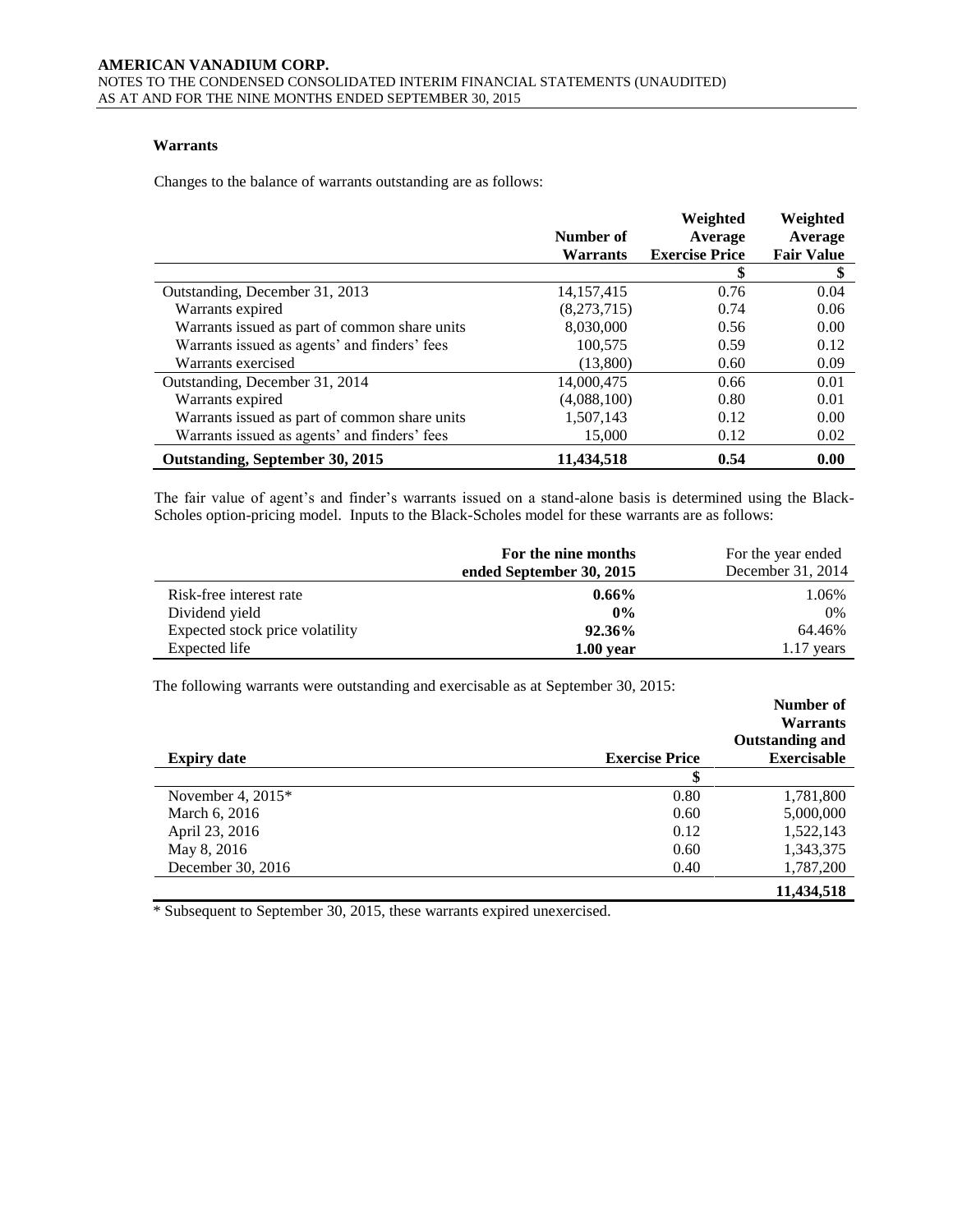#### **Stock-based compensation**

Stock-based compensation comprises the following amounts:

|                              | <b>Nine Months Ended</b>     |         |
|------------------------------|------------------------------|---------|
|                              | September 30<br>September 30 |         |
|                              | 2015                         | 2014    |
|                              |                              |         |
| Stock options                | 74,229                       | 272,009 |
| Performance and bonus shares | (105, 637)                   | 294,986 |
| Total                        | (31, 408)                    | 566,995 |

#### *Stock options*

The Company adopted an incentive stock option plan which provides that the Board of Directors of the Company may from time to time, in its discretion, and in accordance with the requirements of the Exchange, grant to directors, officers, employees and technical consultants to the Company, non-transferable options to purchase common shares, provided that the number of common shares reserved for issuance will not exceed 10% of the issued and outstanding common shares. Such options will be exercisable for a period of up to five years from the date of grant. Vesting terms are determined by the Board of Directors at the time of grant.

During the nine months ended September 30, 2015, the Company recorded \$74,229 in stock-based compensation expense for the value of stock options vested or repriced. An offsetting amount has been recorded in equity reserves.

Stock option transactions and the number of stock options outstanding are summarized as follows:

|                                 | Number of<br><b>Stock Options</b> | Weighted<br>Average<br><b>Exercise</b><br><b>Price</b> | Weighted<br>Average<br><b>Fair Value</b> |
|---------------------------------|-----------------------------------|--------------------------------------------------------|------------------------------------------|
|                                 |                                   | \$                                                     | \$                                       |
| Outstanding, December 31, 2013  | 3,889,250                         | 0.73                                                   | 0.45                                     |
| Options granted                 | 1,080,000                         | 0.60                                                   | 0.23                                     |
| Options cancelled or forfeited  | (756, 750)                        | 1.14                                                   | 0.77                                     |
| Outstanding, December 31, 2014  | 4,212,500                         | 0.62                                                   | 0.33                                     |
| Options granted                 | 3,102,500                         | 0.10                                                   | 0.02                                     |
| Options expired                 | (777,500)                         | 0.40                                                   | 0.29                                     |
| Options cancelled or forfeited  | (2,495,000)                       | 0.64                                                   | 0.35                                     |
| Outstanding, September 30, 2015 | 4,042,500                         | 0.25                                                   | 0.11                                     |

Included in options granted and cancelled or forfeited for the nine months ended September 30, 2015 are 550,000 stock options that were repriced during the period from prices ranging from \$0.60 - \$1.05 to \$0.10. As a result of the repricing of these stock options, the Company recorded an expense of \$12,128 in addition to \$62,101 recorded on the vesting on other options outstanding during the period.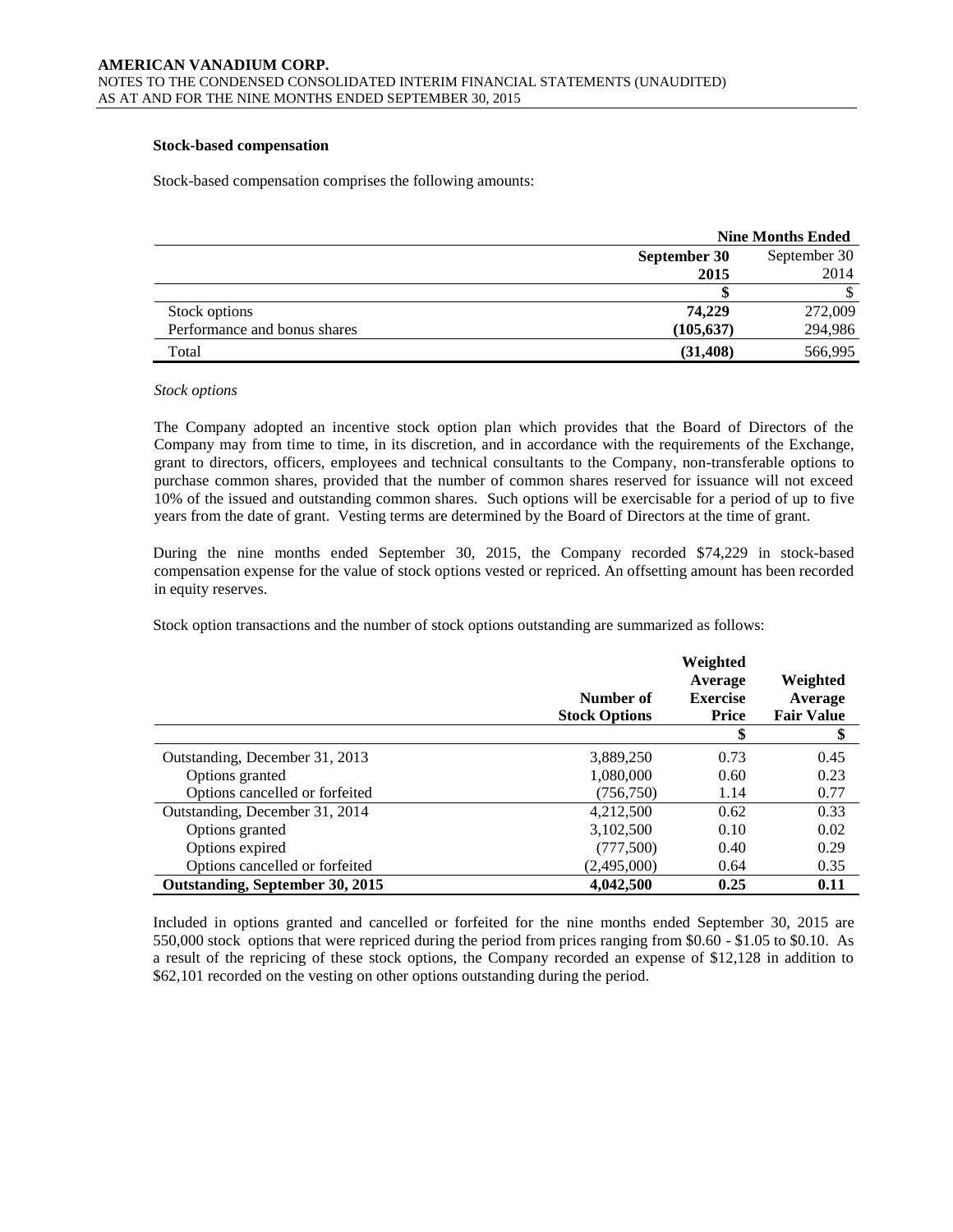The fair values of the stock options granted were estimated using the Black-Scholes option pricing model. The weighted average assumptions used in the pricing model for these options are as follows:

|                                 | For the nine months<br>ended September 30, 2015 | For the year ended<br>December 31, 2014 |
|---------------------------------|-------------------------------------------------|-----------------------------------------|
| Risk-free interest rate         | $0.57\%$                                        | 1.16%                                   |
| Dividend yield                  | $0\%$                                           | 0%                                      |
| Expected stock price volatility | 82.15%                                          | 80.20%                                  |
| Expected forfeiture rate        | 18.27%                                          | 16.63%                                  |
| Expected life                   | 2.63 years                                      | 2.96 years                              |

The following incentive stock options were outstanding and exercisable at September 30, 2015:

|                     |                       |                          | Number of          |
|---------------------|-----------------------|--------------------------|--------------------|
|                     |                       | <b>Number of Options</b> | <b>Options</b>     |
| <b>Expiry date</b>  | <b>Exercise Price</b> | Outstanding              | <b>Exercisable</b> |
|                     | \$                    |                          |                    |
| November 2, $2015*$ | 0.10                  | 100,000                  | 100,000            |
| November 2, $2015*$ | 0.70                  | 175,000                  | 175,000            |
| December 29, 2015   | 0.10                  | 7,500                    | 7,500              |
| December 29, 2015   | 1.05                  | 5,000                    | 5,000              |
| February 6, 2017    | 0.77                  | 40,000                   | 40,000             |
| June 15, 2017       | 0.74                  | 100,000                  | 100,000            |
| November 4, 2018    | 0.10                  | 67,500                   | 67,500             |
| November 4, 2018    | 0.60                  | 395,000                  | 395,000            |
| December 2, 2018    | 0.10                  | 40,000                   | 40,000             |
| April 29, 2019      | 0.10                  | 110,000                  | 82,500             |
| May 30, 2019        | 0.60                  | 250,000                  | 250,000            |
| July 10, 2019       | 0.60                  | 200,000                  | 200,000            |
| April 16, 2020      | 0.10                  | 2,432,500                | 2,032,500          |
| May 6, 2020         | 0.10                  | 95,000                   | 47,500             |
| June 8, 2020        | 0.10                  | 25,000                   | 6,250              |
|                     |                       | 4,042,500                | 3,548,750          |

\* Subsequent to September 30, 2015, these options expired unexercised.

#### *Bonus and performance shares*

Subject to any required shareholder or regulatory approvals, the Company may, outside the RSU plan, grant bonus or performance shares to employees or consultants. These shares may be issued unconditionally ("Bonus Shares"), or may be issued subject to meeting certain performance or retention criteria ("Performance Shares"). For Bonus Shares, an expense is recorded in stock-based compensation on their grant date for the prevailing fair market value of the shares. For Performance Shares, an expense is recorded in share-based compensation for the grant date fair market value those shares expected to be earned, which is recognized rateably over their anticipated vesting period. The expense recognized for Performance Shares and Bonus Shares results in a corresponding increase to the Company's equity reserves, which is then reclassified to share capital on actual issuance of the related earned shares.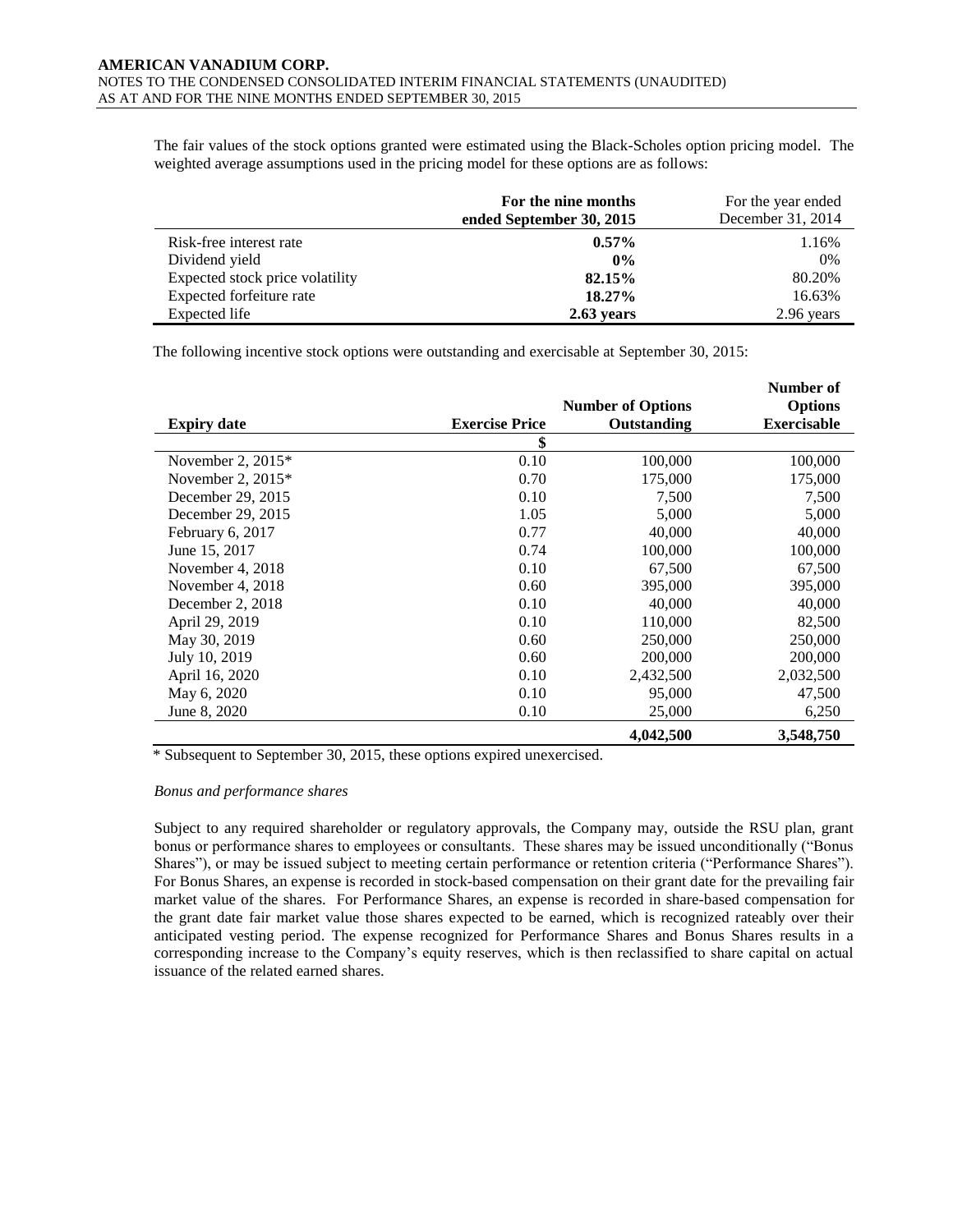Changes to the balances of Bonus and Performance Shares are as follows:

|                                | Number of<br><b>Shares</b> |
|--------------------------------|----------------------------|
| Outstanding, December 31, 2013 | 960,000                    |
| Share awards granted           | 410,000                    |
| Shares issued                  | (620,000)                  |
| Outstanding, December 31, 2014 | 750,000                    |
| Share awards cancelled         | (750,000)                  |

#### **Outstanding, September 30, 2015 -**

During the nine months ended September 30, 2015, all 750,000 Performance Shares outstanding as at December 31, 2014 were cancelled upon the termination of certain employment and consulting agreement. As a result, the Company recorded a reversal \$105,637 of stock-based compensation expenses previously recorded for these Performance Shares in the nine months ended September 30, 2015.

# *Restricted share units ("RSUs")*

The Company has an RSU plan allowing the Board of Directors of the Company, at its discretion and in accordance with the requirements of the Exchange, to grant to directors, officers, employees and consultants to the Company, non-transferable RSUs. Upon meeting certain operational milestones or other vesting conditions, the RSUs will be exchanged for common shares in the Company for the recipient's benefit. RSUs will expire three years from grant if performance-based vesting conditions are not met.

The maximum number of RSUs that can be issued under the RSU plan is 3,500,000 and the combined maximum number of common shares issuable under the RSU and stock options plans shall not exceed a rolling 10% of the Company's issued and outstanding number of common shares. The Company may grant, subject to Exchange approval, compensatory shares or RSUs outside the RSU plan, which may have different characteristics than those permitted by the plan.

As at December 31, 2014, the Company had 200,000 RSUs outstanding under the RSU plan, none of which had vested. In the nine months ended September 30, 2015, these RSUs were cancelled upon the termination of the related employment agreement. Consequently, no RSUs are outstanding as at September 30, 2015.

# **8. RELATED PARTY TRANSACTIONS**

During the nine months ended September 30, 2015, a \$58,500 (2014 - \$58,500) expense was recorded for office facilities, corporate and administrative services provided by Earlston Management Corp. ("Earlston"), a company with officers and directors in common with the Company. As at September 30, 2015, \$75,382 is included in accounts payable and accrued liabilities (December 31, 2014 - \$22,276) for amounts owing to Earlston.

Included in prepaid expenses as at September 30, 2015 is \$10,000 (December 31, 2014 - \$10,000) advanced to Bill Radvak, the Chief Executive Officer of the Company for corporate expenses to be incurred on the Company's behalf. Included in accounts payable and accrued liabilities as at September 30, 2015 is \$4,792 (December 31, 2014 - \$8,193) owing to this officer for travel expense claims.

During the nine months ended September 30, 2014, a \$60,000 expense was recorded for consulting services provided by Cansource International Enterprises Inc., a company jointly controlled by Ron MacDonald, a former director of the Company. No such amounts were incurred for the nine months ended September 30, 2015.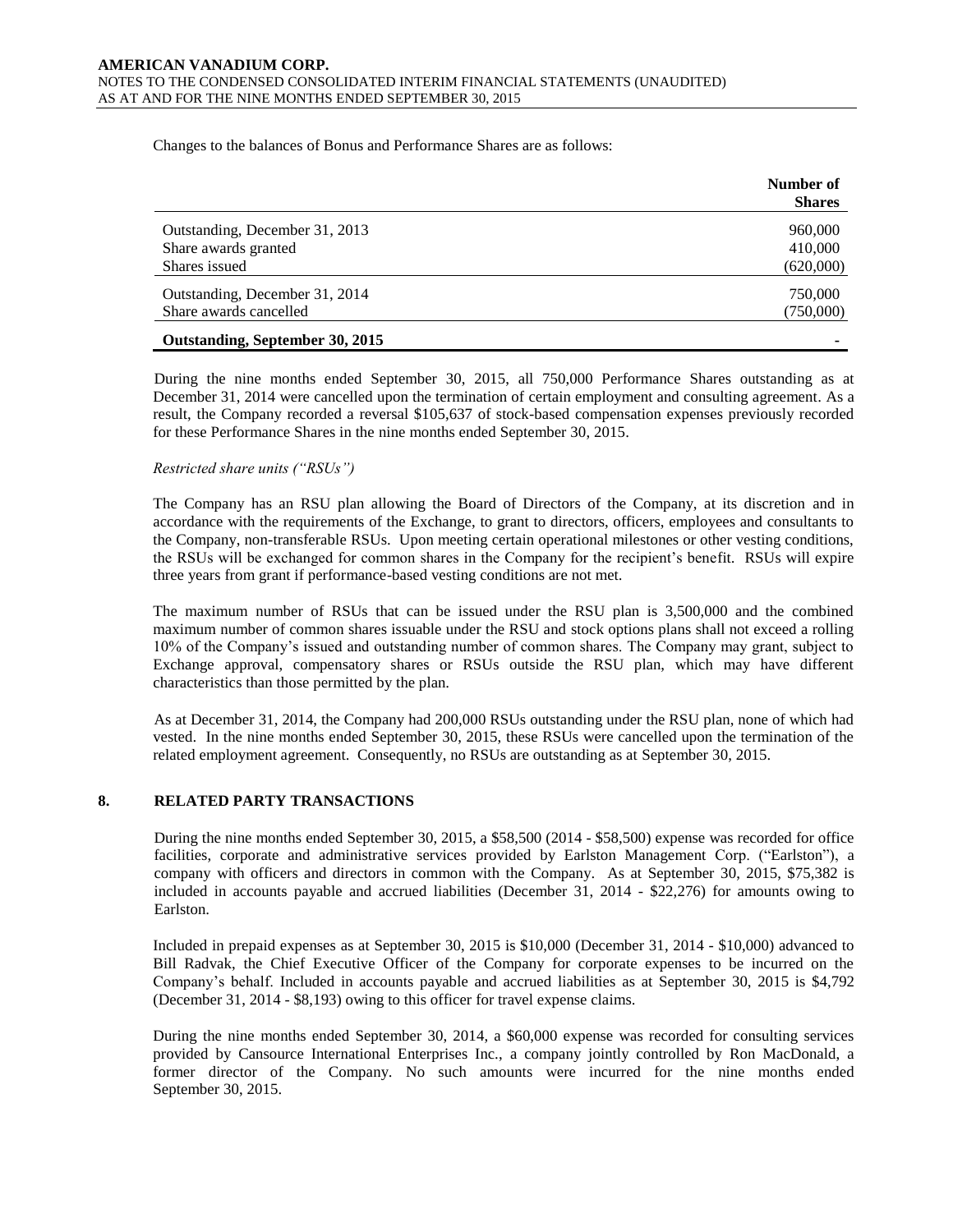# **9. SEGMENTED INFORMATION**

The Company operates in two reportable segments:

- 1. Mineral property acquisition and exploration, which includes assets and expenses related to the Company's mineral properties, such as acquisitions costs, permitting, metallurgical work, engineering and related labour; and
- 2. The sale of CellCube energy storage systems, which includes the purchase of demonstration systems, sales and marketing costs and related labour.

While these two segments are integrated, they are managed separately and have distinct assets, expenses and staff.

A break-down of the Company's operating segments, is as follows:

|                                     | <b>Net Comprehensive Loss*</b>             |                    |  |
|-------------------------------------|--------------------------------------------|--------------------|--|
|                                     | For the nine months<br>For the nine months |                    |  |
|                                     | <b>Ended</b>                               | Ended              |  |
|                                     | September 30, 2015                         | September 30, 2014 |  |
|                                     |                                            |                    |  |
| Mineral acquisition and exploration | 299,269                                    | 2,097,322          |  |
| CellCube energy storage systems     | 2,555,408                                  | 327,442            |  |
| General corporate                   | 597,394                                    | 2,764,988          |  |
| Total                               | 3.452,071                                  | 5,189,752          |  |

\* Neither operating segment has earned any revenues as of September 30, 2015, so net comprehensive loss includes only segment expenses. Expenses for mineral acquisition and exploration include the exploration and evaluation expenses as well as impairments and write-offs of mineral properties, the deferred engineering management deposit and water rights. Expenses for the CellCube energy storage segment includes expenses for CellCube demonstration and impairments on advances towards future CellCube sales, equipment and deposits on equipment.

|                                     | Non-current, Non-financial Assets as at |             |  |
|-------------------------------------|-----------------------------------------|-------------|--|
|                                     | September 30                            | December 31 |  |
|                                     | 2015                                    | 2014        |  |
|                                     |                                         |             |  |
| Mineral acquisition and exploration | 41,635                                  | 41,637      |  |
| CellCube energy storage systems     | ۰                                       |             |  |
| General corporate                   | ۰                                       | 31,508      |  |
| Total                               | 41,635                                  | 73.145      |  |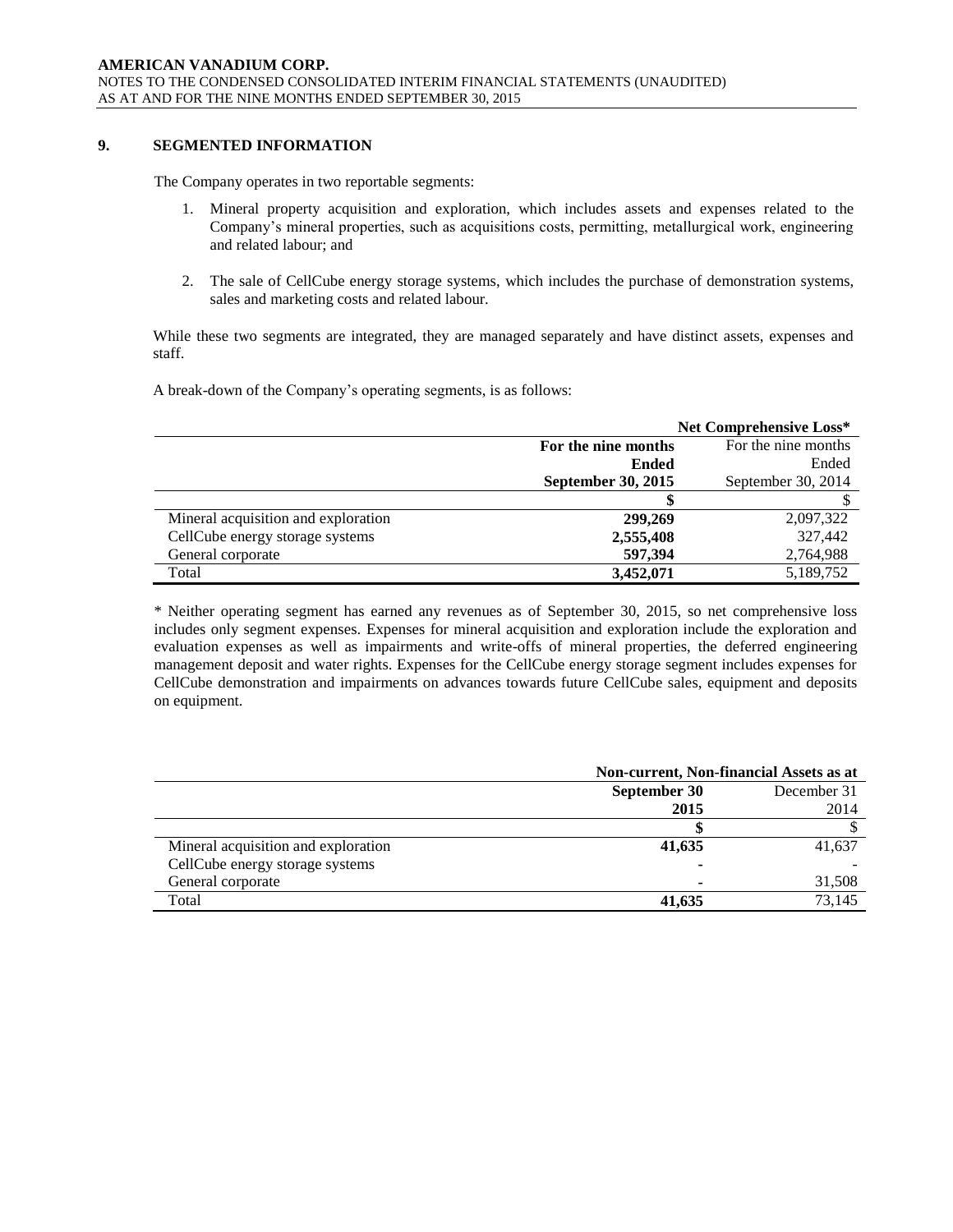# **10. FINANCIAL INSTRUMENTS AND RISK MANAGEMENT**

As at September 30, 2015, the Company's financial instruments are comprised of cash, amounts receivable, reclamation deposits and accounts payable and accrued liabilities. With the exception of cash, all financial instruments held by the Company are measured at amortized cost. The fair values of these financial instruments approximate their carrying value due to their short-term maturities. Fair values of financial instruments are classified in a fair value hierarchy based on the inputs used to determine fair values. The levels of the fair value hierarchy are as follows:

- Level 1 Unadjusted quoted prices in active markets for identical assets or liabilities;
- Level 2 Inputs other than quoted prices that are observable for the asset or liability either directly or indirectly; and
- Level 3 Inputs that are not based on observable market data.

Financial instruments measured at fair value on the balance sheet are summarized in levels of fair value hierarchy as follows:

|      | Level 1         | <b>Level 2</b> | $\mathbf{L}$ evel $\degree$ |
|------|-----------------|----------------|-----------------------------|
|      | ш               | ΝЭ             |                             |
| Cash | 17.107<br>، U J |                |                             |

The Company's financial instruments are exposed to certain financial risks, including currency risk, credit risk, liquidity risk and interest rate risk.

# *Currency risk*

A portion of the Company's expenses are incurred in U.S. dollars and financial instrument balances are held in this currency. A significant change in the currency exchange rates between the Canadian dollar relative to the U.S. dollar could have a negative effect on the Company's results of operations, financial position or cash flows.

As at September 30, 2015, the Company's net financial liabilities included accounts held in U.S. dollars totalling US\$1,322,068. A prolonged \$0.10 increase (decrease) in the value of the Canadian dollar compared with the U.S dollar would result in a \$132,200 foreign exchange gain (loss) based on U.S. dollar denominated net financial liabilities as at September 30, 2015.

As at September 30, 2015, the Company's net financial liabilities included accounts held in European Euros totalling 2,144,486 Euros. A prolonged \$0.10 increase (decrease) in the value of the Canadian dollar compared with the Euro would result in a \$214,449 foreign exchange gain (loss) based on European euro denominated net financial liabilities as at September 30, 2015.

The Company has not hedged its exposure to currency fluctuations.

# *Credit risk*

Credit risk is the risk of an unexpected loss if a customer or third party to a financial instrument fails to meet its contractual obligations. The Company's credit risk is primarily attributable to its cash. The Company limits exposure to credit risk by maintaining its cash with large financial institutions. The Company does not have cash that is invested in asset backed commercial paper.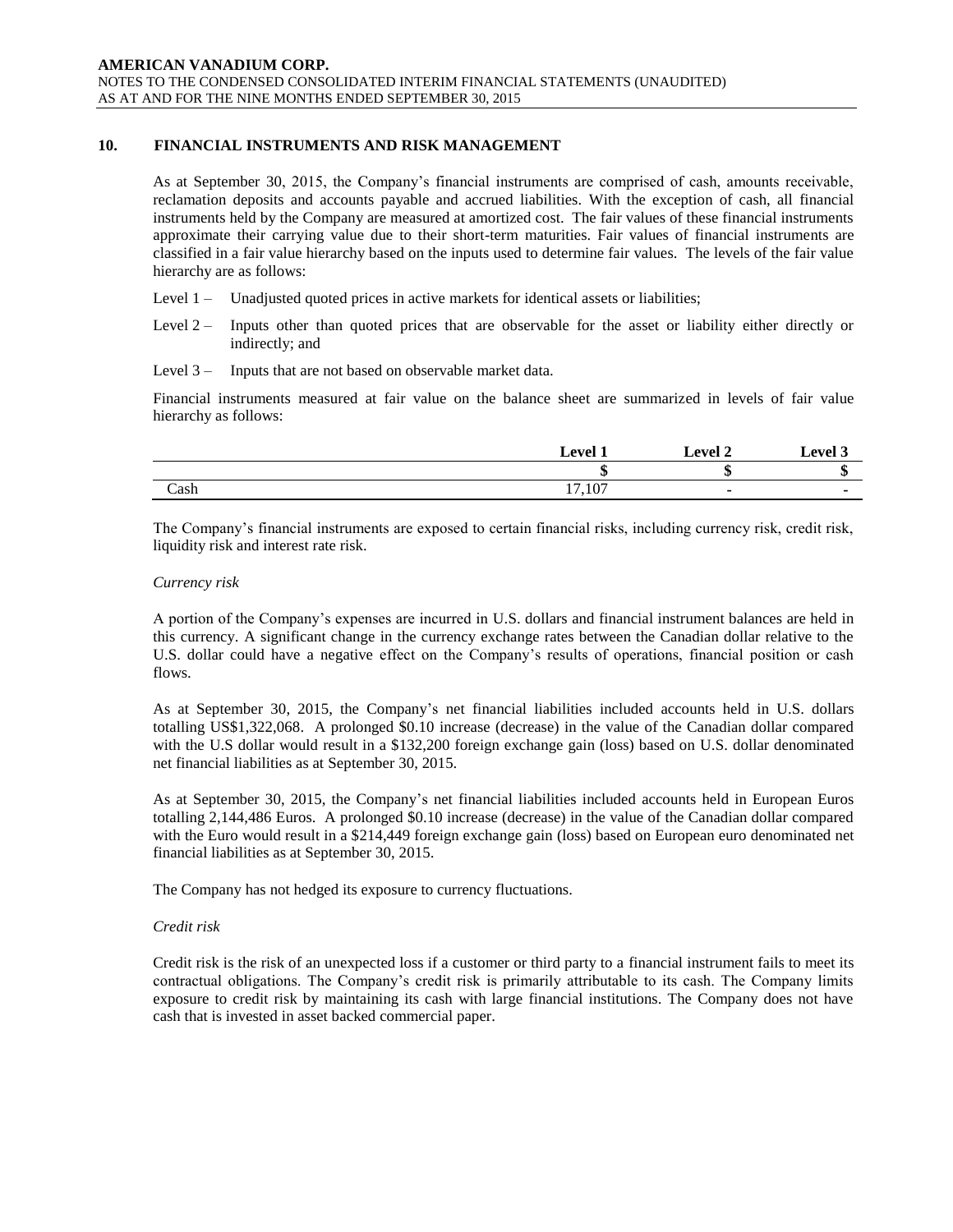#### *Liquidity risk*

Liquidity risk is the risk that the Company will not be able to meet its financial obligations as they fall due. The Company has a working capital deficiency as at September 30, 2015 and additional financing is required for the Company to settle its existing obligations and fund future obligations. As such, the Company is exposed to liquidity risk.

#### *Interest rate risk*

Interest rate risk is the risk that the fair value or future cash flows of a financial instrument will fluctuate because of changes in market interest rates. As the Company's cash is currently held in short-term interest bearing accounts which pay relatively low rates of interest, the Company considers the interest rate risk to be limited.

# **11. CAPITAL MANAGEMENT**

The Company manages its capital, which comprises the components of shareholders' (deficiency) equity, and makes adjustments to it, based on the funds available to the Company, in order to support the acquisition, exploration and development of resource properties. The Board of Directors does not establish quantitative return on capital criteria for management, but rather relies on the expertise of the Company's management to sustain future development of the business.

Although the Company has made operational changes, including headcount reductions and slow-downs on mine permitting to reduce its expenditures, the properties in which the Company currently has an interest are in the exploration stage and its CellCube sales channel is still developing; as such the Company is dependent upon external financings to fund activities and will require such financing to fund its working capital deficiency as at September 30, 2015 and to meet future operational requirements.

Management reviews its capital management approach on an ongoing basis and believes that this approach, given the relative size of the Company, is reasonable.

The Company is not subject to externally imposed capital requirements.

# **12. LOSS PER SHARE**

The numerators and denominators of basic and diluted loss per share for the three and nine months ended September 30, 2015 and 2014 are as follows:

|                                                                             | <b>Three Months Ended</b>        |             |                                  | <b>Nine Months Ended</b> |
|-----------------------------------------------------------------------------|----------------------------------|-------------|----------------------------------|--------------------------|
|                                                                             | <b>September 30</b> September 30 |             | <b>September 30</b> September 30 |                          |
|                                                                             | 2015                             | 2014        | 2015                             | 2014                     |
| Net loss - numerator                                                        | \$2,652,641                      | \$1,663,981 | \$3,452,071                      | \$5,189,752              |
| Basic and diluted weighted average number of<br>common shares outstanding - |                                  |             |                                  |                          |
| denominator                                                                 | 68,246,113                       | 60,029,596  | 66,334,591                       | 56, 346, 141             |
| Basic and diluted loss per share                                            | \$0.04                           | \$0.03      | \$0.05                           | \$0.09                   |

The Company incurred net losses for all periods reported, so no dilutive impact of in-the-money stock options and warrants has been included in the calculation of diluted weighted average number of common shares outstanding.